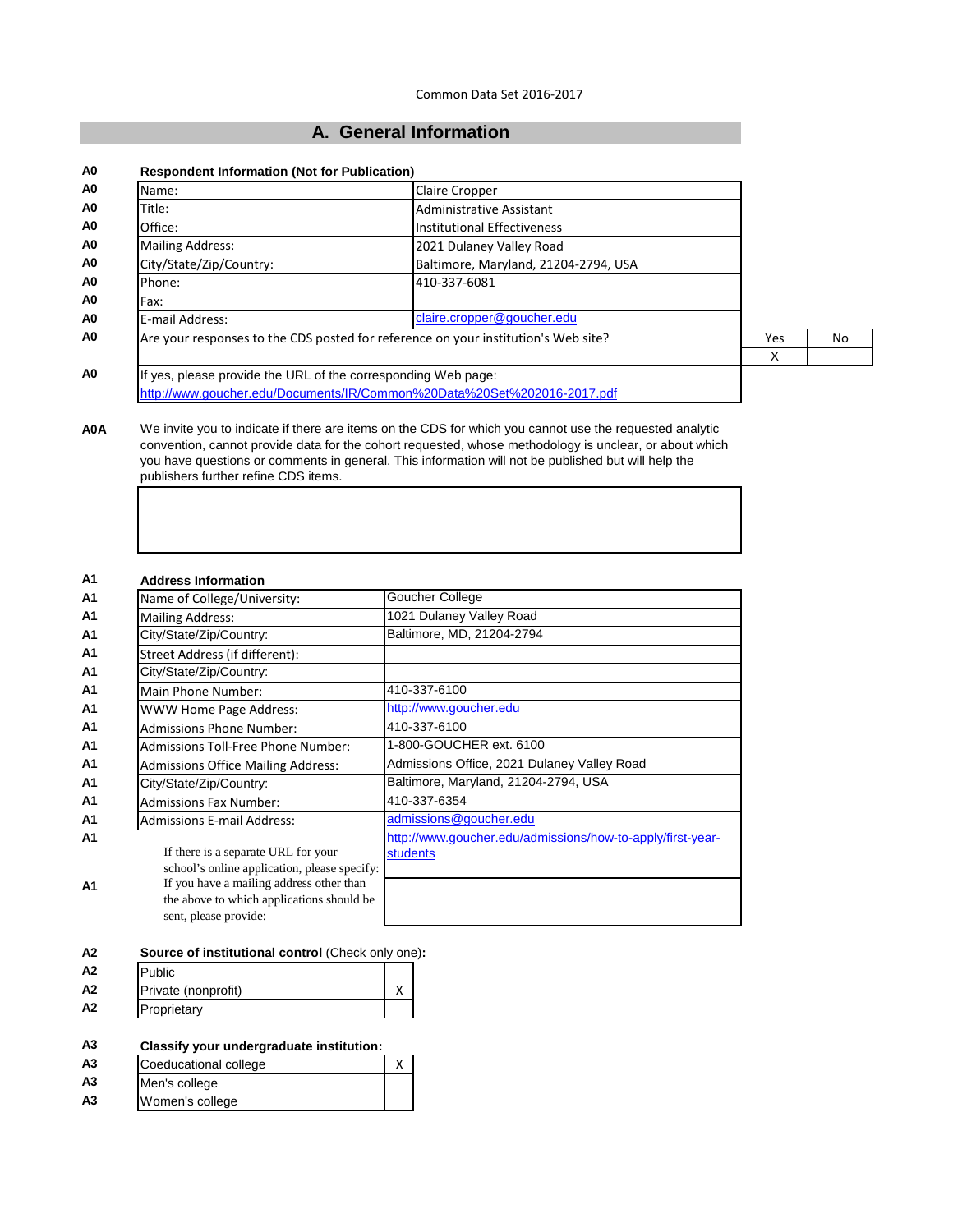| A4             | Academic year calendar:        |   |
|----------------|--------------------------------|---|
| A4             | Semester                       | х |
| A4             | Quarter                        |   |
| A4             | Trimester                      |   |
| A4             | 4-1-4                          |   |
| A <sub>4</sub> | Continuous                     |   |
| A4             | Differs by program (describe): |   |
| A4             | Other (describe):              |   |

# **A5 Degrees offered by your institution:**

| A5 | Certificate                                |   |
|----|--------------------------------------------|---|
| A5 | Diploma                                    |   |
| A5 | Associate                                  |   |
| A5 | Transfer Associate                         |   |
| A5 | Terminal Associate                         |   |
| A5 | Bachelor's                                 | x |
| A5 | Postbachelor's certificate                 | x |
| A5 | Master's                                   | x |
| A5 | Post-master's certificate                  |   |
| A5 | Doctoral degree<br>research/scholarship    |   |
| A5 | Doctoral degree -<br>professional practice |   |
| А5 | Doctoral degree -- other                   |   |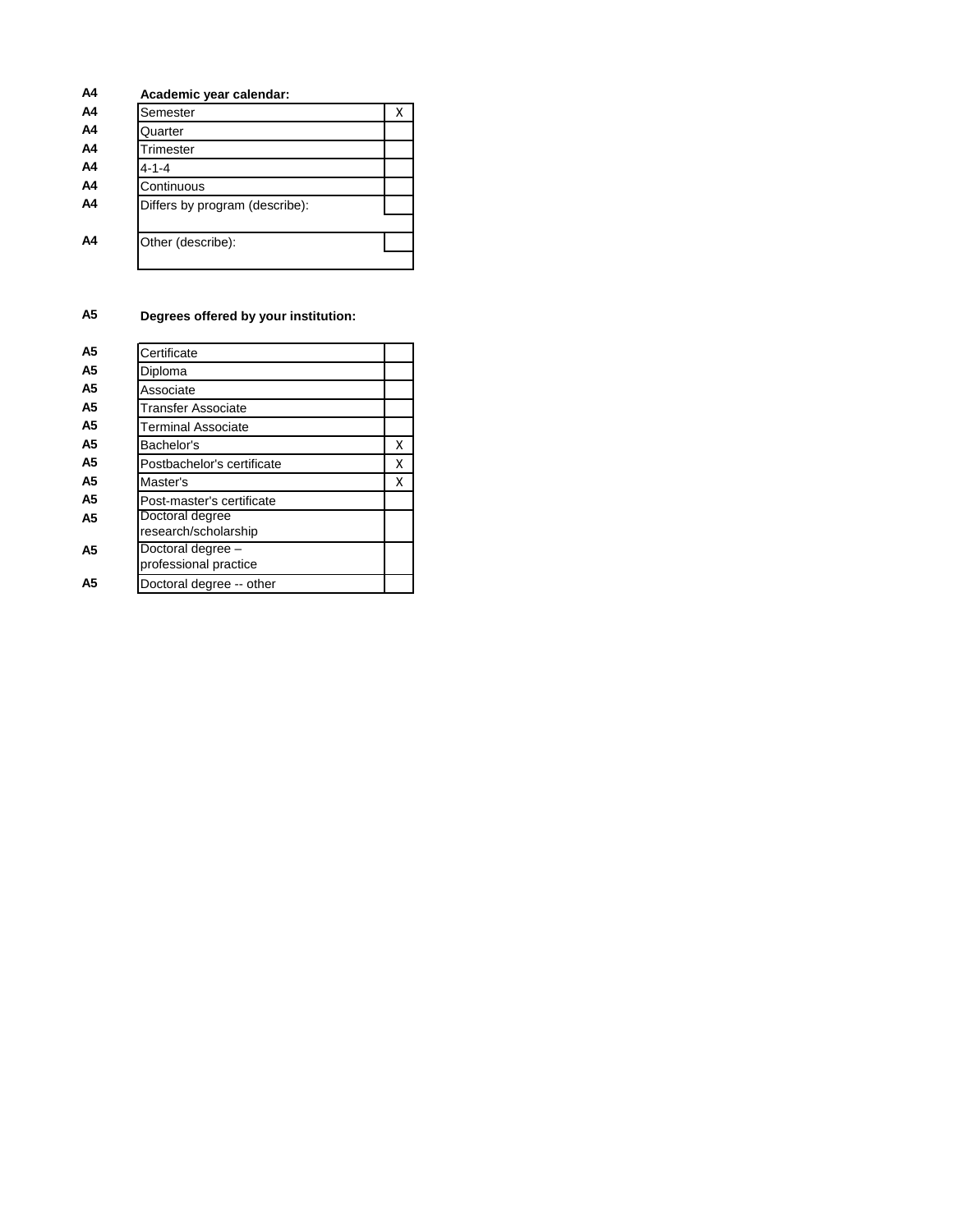# **B. ENROLLMENT AND PERSISTENCE**

**B1 Institutional Enrollment - Men and Women Provide numbers of students for each of the following categories as of the institution's official fall reporting date or as of October 15, 2016. Note: Report students formerly designated as "first professional" in the graduate cells.**

| <b>B1</b> |                                                     |     | <b>FULL-TIME</b> |     | <b>PART-TIME</b> |
|-----------|-----------------------------------------------------|-----|------------------|-----|------------------|
| <b>B1</b> |                                                     | Men | Women            | Men | Women            |
| <b>B1</b> | <b>Undergraduates</b>                               |     |                  |     |                  |
| <b>B1</b> | Degree-seeking, first-time freshmen                 | 138 | 302              | 0   |                  |
| <b>B1</b> | Other first-year, degree-seeking                    | 30  | 59               | 1   |                  |
| <b>B1</b> | All other degree-seeking                            | 288 | 619              | 11  | 11               |
| <b>B1</b> | Total degree-seeking                                | 456 | 980              | 12  | 13               |
| <b>B1</b> | All other undergraduates enrolled in credit courses | 4   | 4                | 2   | $\overline{2}$   |
| <b>B1</b> | Total undergraduates                                | 460 | 984              | 14  | 15               |
| <b>B1</b> | Graduate                                            |     |                  |     |                  |
| <b>B1</b> | Degree-seeking, first-time                          | 10  | 29               | 16  | 75               |
| <b>B1</b> | All other degree-seeking                            | 22  | 75               | 73  | 333              |
| <b>B1</b> | All other graduates enrolled in credit courses      | 0   |                  | 11  | 55               |
| <b>B1</b> | Total graduate                                      | 32  | 104              | 100 | 463              |
| <b>B1</b> | Total all undergraduates                            |     |                  |     | 1,473            |
| <b>B1</b> | Total all graduate                                  |     |                  |     | 699              |
| <b>B1</b> | <b>GRAND TOTAL ALL STUDENTS</b>                     |     |                  |     | 2,172            |
|           |                                                     |     |                  |     |                  |

**B2 Enrollment by Racial/Ethnic Category. Provide numbers of undergraduate students for each of the following categories as of the institution's official fall reporting date or as of October 15, 2016. Include international students only in the category "Nonresident aliens." Complete the "Total Undergraduates" column only if you cannot provide data for the first two columns. Report as your institution reports to IPEDS: persons who are Hispanic should be reported only on the Hispanic line, not under any race, and persons who are non-Hispanic multi-racial should be reported only under "Two or more races."** 

| <b>B2</b> |                                                         | Degree-Seeking<br>First-Time<br><b>First Year</b> | Degree-Seeking<br>Undergraduates<br>(include first-<br>time first-year) | Total<br>Undergraduates<br>(both degree- and<br>non-degree-<br>seeking) |
|-----------|---------------------------------------------------------|---------------------------------------------------|-------------------------------------------------------------------------|-------------------------------------------------------------------------|
| <b>B2</b> | Nonresident aliens                                      | 18                                                | 47                                                                      | 51                                                                      |
| <b>B2</b> | Hispanic/Latino                                         | 18                                                | 92                                                                      | 92                                                                      |
| <b>B2</b> | Black or African American, non-Hispanic                 | 69                                                | 193                                                                     | 194                                                                     |
| <b>B2</b> | White, non-Hispanic                                     | 239                                               | 904                                                                     | 907                                                                     |
| <b>B2</b> | American Indian or Alaska Native, non-Hispanic          | O                                                 | 0                                                                       | 0                                                                       |
| <b>B2</b> | Asian, non-Hispanic                                     | 19                                                | 63                                                                      | 63                                                                      |
| <b>B2</b> | Native Hawaiian or other Pacific Islander, non-Hispanic |                                                   | 4                                                                       | 4                                                                       |
| <b>B2</b> | Two or more races, non-Hispanic                         | 50                                                | 91                                                                      | 91                                                                      |
| <b>B2</b> | Race and/or ethnicity unknown                           | 27                                                | 67                                                                      | 71                                                                      |
| <b>B2</b> | <b>TOTAL</b>                                            | 441                                               | 1,461                                                                   | 1,473                                                                   |

## **Persistence**

| B3        | Number of degrees awarded from July 1, 2015 to June 30, 2016 |     |  |
|-----------|--------------------------------------------------------------|-----|--|
| <b>B3</b> | Certificate/diploma                                          |     |  |
| <b>B3</b> | Associate degrees                                            |     |  |
| <b>B3</b> | Bachelor's degrees                                           | 327 |  |
| <b>B3</b> | Postbachelor's certificates                                  | 37  |  |
| <b>B3</b> | Master's degrees                                             | 134 |  |
| <b>B3</b> | Post-Master's certificates                                   |     |  |
| <b>B3</b> | Doctoral degrees - research/scholarship                      |     |  |
| <b>B3</b> | Doctoral degrees - professional practice                     |     |  |
| <b>B3</b> | Doctoral degrees - other                                     |     |  |
|           |                                                              |     |  |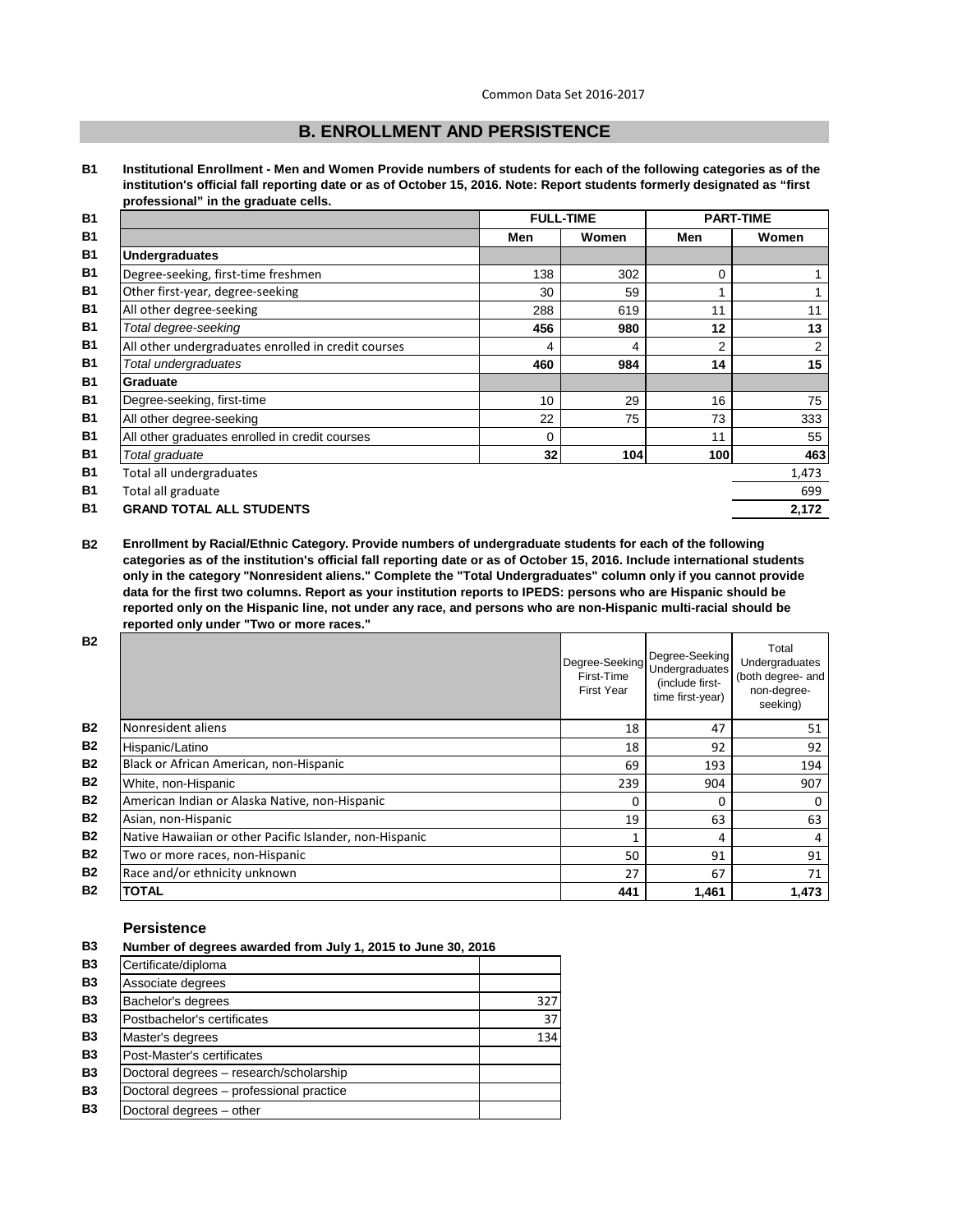## **Graduation Rates**

The items in this section correspond to data elements collected by the IPEDS Web-based Data Collection System's Graduation

#### **For Bachelor's or Equivalent Programs**

Please provide data for the Fall 2010 cohort if available. If Fall 2010 cohort data are not available, provide data for the Fall 2009 cohort.

#### *Fall 2010 Cohort*

Report for the cohort of full-time first-time bachelor's (or equivalent) degree-seeking undergraduate students who entered in Fall 2010. Include in the cohort those who entered your institution during the summer term preceding Fall 2010.

| <b>B4</b>  | Initial 2010 cohort of first-time, full-time bachelor's (or equivalent) degree-seeking undergraduate students;<br>total all students:                                                                                                                                        | 391 |
|------------|------------------------------------------------------------------------------------------------------------------------------------------------------------------------------------------------------------------------------------------------------------------------------|-----|
| <b>B5</b>  | Of the initial 2010 cohort, how many did not persist and did not graduate for the following reasons: death,<br>permanent disability, service in the armed forces, foreign aid service of the federal government, or official<br>church missions; total allowable exclusions: |     |
| <b>B6</b>  | Final 2010 cohort, after adjusting for allowable exclusions: (subtract question B5 from question B4)                                                                                                                                                                         | 390 |
| <b>B7</b>  | Of the initial 2010 cohort, how many completed the program in four years or less (by August 31, 2014):                                                                                                                                                                       | 212 |
| <b>B8</b>  | Of the initial 2010 cohort, how many completed the program in more than four years but in five years or less                                                                                                                                                                 | 45  |
| <b>B9</b>  | Of the initial 2010 cohort, how many completed the program in more than five years but in six years or less<br>(after August 31, 2015 and by August 31, 2016):                                                                                                               | 9   |
| <b>B10</b> | Total graduating within six years (sum of questions B7, B8, and B9):                                                                                                                                                                                                         | 266 |
| <b>B11</b> | Six-year graduation rate for 2010 cohort (question B10 divided by question B6):                                                                                                                                                                                              | 68% |

#### *Fall 2009 Cohort*

Report for the cohort of full-time first-time bachelor's (or equivalent) degree-seeking undergraduate students who entered in Fall 2009. Include in the cohort those who entered your institution during the summer term preceding Fall 2009.

| <b>B4</b>  | Initial 2009 cohort of first-time, full-time bachelor's (or equivalent) degree-seeking undergraduate students;<br>total all students:                                                                                                                                        | 399 |
|------------|------------------------------------------------------------------------------------------------------------------------------------------------------------------------------------------------------------------------------------------------------------------------------|-----|
| <b>B5</b>  | Of the initial 2009 cohort, how many did not persist and did not graduate for the following reasons: death,<br>permanent disability, service in the armed forces, foreign aid service of the federal government, or official<br>church missions; total allowable exclusions: |     |
| <b>B6</b>  | Final 2009 cohort, after adjusting for allowable exclusions: (subtract question B5 from question B4)                                                                                                                                                                         | 398 |
| <b>B7</b>  | Of the initial 2009 cohort, how many completed the program in four years or less (by August 31, 2013):                                                                                                                                                                       | 227 |
| <b>B8</b>  | Of the initial 2009 cohort, how many completed the program in more than four years but in five years or less                                                                                                                                                                 | 39  |
| <b>B9</b>  | Of the initial 2008 cohort, how many completed the program in more than five years but in six years or less<br>(after August 31, 2013 and by August 31, 2014):                                                                                                               | 8   |
| <b>B10</b> | Total graduating within six years (sum of questions B7, B8, and B9):                                                                                                                                                                                                         | 274 |
| <b>B11</b> | Six-year graduation rate for 2009 cohort (question B10 divided by question B6):                                                                                                                                                                                              | 69% |

#### **For Two-Year Institutions**

 $\mathbf{p}$  , produce the set of the set of the set of the set of the set of the set of the set of the set of the set of the set of the set of the set of the set of the set of the set of the set of the set of the set of the 2012 cohort.

#### *2013 Cohort*

| <b>B12</b> | Initial 2013 cohort, total of first-time, full-time degree/certificate-seeking students:                    |   |
|------------|-------------------------------------------------------------------------------------------------------------|---|
| <b>B13</b> | Of the initial 2013 cohort, how many did not persist and did not graduate for the following reasons: death, |   |
| <b>B14</b> | Final 2013 cohort, after adjusting for allowable exclusions (Subtract question B13 from question B12):      | 0 |
| <b>B15</b> | Completers of programs of less than two years duration (total):                                             |   |
| <b>B16</b> | Completers of programs of less than two years within 150 percent of normal time:                            |   |
| <b>B17</b> | Completers of programs of at least two but less than four years (total):                                    |   |
| <b>B18</b> | Completers of programs of at least two but less than four-years within 150 percent of normal time:          |   |
| <b>B19</b> | Total transfers-out (within three years) to other institutions:                                             |   |
| <b>B20</b> | Total transfers to two-year institutions:                                                                   |   |
| <b>B21</b> | Total transfers to four-year institutions:                                                                  |   |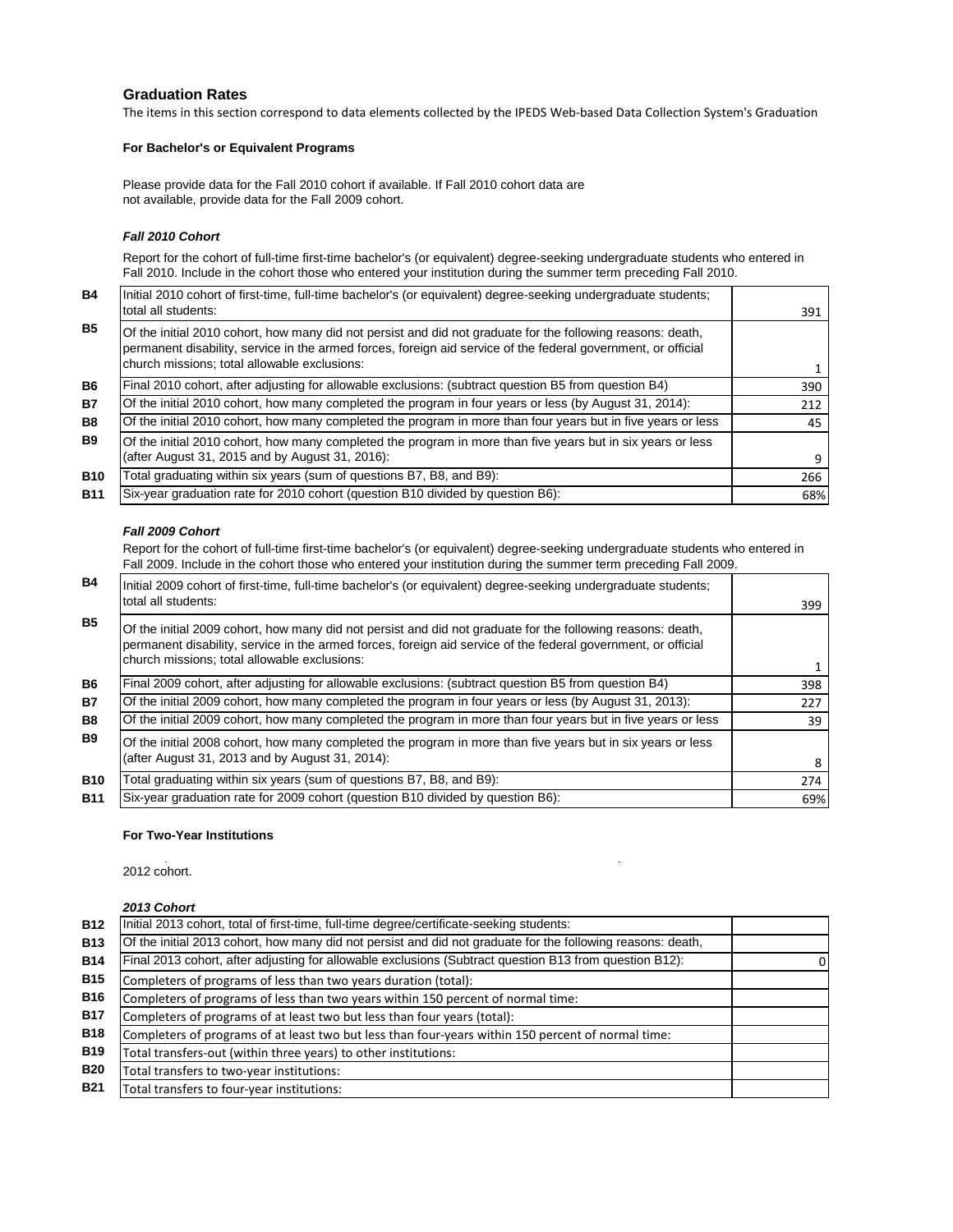## *2012 Cohort*

| <b>B12</b> | Initial 2012 cohort, total of first-time, full-time degree/certificate-seeking students:                    |  |
|------------|-------------------------------------------------------------------------------------------------------------|--|
| <b>B13</b> | Of the initial 2012 cohort, how many did not persist and did not graduate for the following reasons: death, |  |
| <b>B14</b> | Final 2012 cohort, after adjusting for allowable exclusions (Subtract question B13 from question B12):      |  |
| <b>B15</b> | Completers of programs of less than two years duration (total):                                             |  |
| <b>B16</b> | Completers of programs of less than two years within 150 percent of normal time:                            |  |
| <b>B17</b> | Completers of programs of at least two but less than four years (total):                                    |  |
| <b>B18</b> | Completers of programs of at least two but less than four-years within 150 percent of normal time:          |  |
| <b>B19</b> | Total transfers-out (within three years) to other institutions:                                             |  |
| <b>B20</b> | Total transfers to two-year institutions:                                                                   |  |
| <b>B21</b> | Total transfers to four-year institutions:                                                                  |  |

## **Retention Rates**

Report for the cohort of all full-time, first-time bachelor's (or equivalent) degree-seeking undergraduate students who entered in

| B22   For the cohort of all full-time bachelor's (or equivalent) degree-seeking undergraduate students who entered |        |
|--------------------------------------------------------------------------------------------------------------------|--------|
| your institution as freshmen in Fall 2014 (or the preceding summer term), what percentage was enrolled at          |        |
| I vour institution as of the date your institution calculates its official enrollment in Fall 2016?                | 79.00% |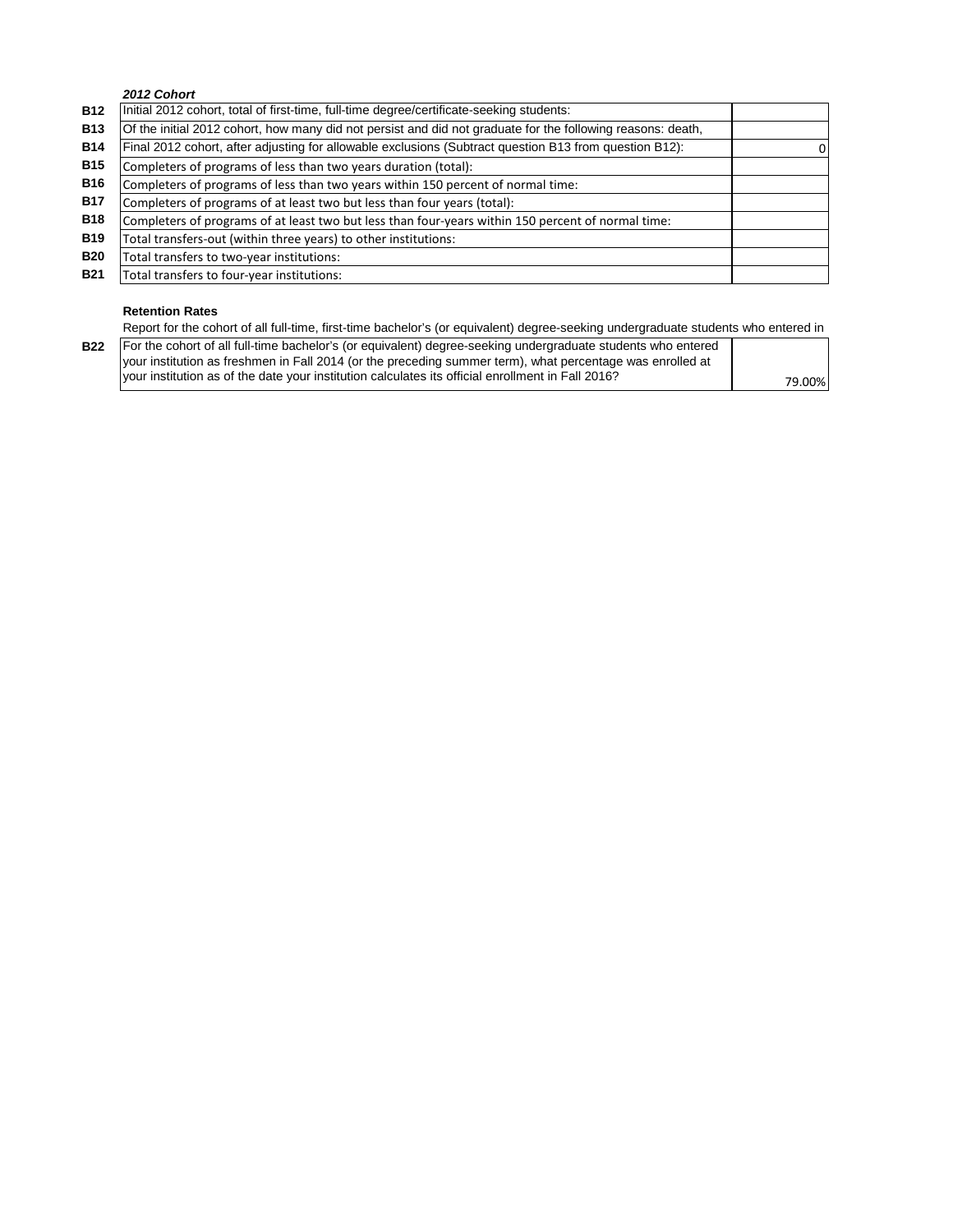Common Data Set 2016-2017

#### **C. FIRST-TIME, FIRST-YEAR (FRESHMAN) ADMISSION**

#### **Applications**

**C1 First-time, first-year, (freshmen) students: Provide the number of degree-seeking, first-time, first-year students who applied, were admitted, and enrolled (full- or part-time) in Fall 2016. Include early decision, early action, and students who began studies during summer in this cohort. Applicants should include only those students who fulfilled the requirements for consideration for admission (i.e., who completed actionable applications) and who have been notified of one of the following actions: admission, nonadmission, placement on waiting list, or application withdrawn (by applicant or institution). Admitted applicants should include wait-listed students who were subsequently offered admission.**

| Total first-time, first-year (freshman) men who applied               | 1144           |
|-----------------------------------------------------------------------|----------------|
| Total first-time, first-year (freshman) women who applied             | 2299           |
|                                                                       |                |
| Total first-time, first-year (freshman) men who were admitted         | 845            |
| Total first-time, first-year (freshman) women who were admitted       | 1883           |
|                                                                       |                |
| Total full-time, first-time, first-year (freshman) men who enrolled   | 138            |
| Total part-time, first-time, first-year (freshman) men who enrolled   | $\mathbf{0}$   |
|                                                                       |                |
| Total full-time, first-time, first-year (freshman) women who enrolled | 302            |
| Total part-time, first-time, first-year (freshman) women who enrolled | 1 <sup>1</sup> |

#### **C2 Freshman wait-listed students (students who met admission requirements but whose final admission was contingent on space availability)**

|                                                                     | Yes | No |
|---------------------------------------------------------------------|-----|----|
| Do you have a policy of placing students on a waiting list?         |     |    |
| If yes, please answer the questions below for Fall 2016 admissions: |     |    |
| Number of qualified applicants offered a place on waiting list      | 102 |    |
| Number accepting a place on the waiting list                        | 46  |    |
| Number of wait-listed students admitted                             | 20  |    |
|                                                                     | Yes | No |
| Is your waiting list ranked?                                        |     |    |
| If yes, do you release that information to students?                |     |    |
| Do you release that information to school counselors?               |     |    |
|                                                                     |     |    |

#### **Admission Requirements**

**C3**

## **High school completion requirement**

| C <sub>3</sub> | High school diploma is required and GED is accepted        |  |
|----------------|------------------------------------------------------------|--|
| C <sub>3</sub> | High school diploma is required and GED is not<br>accepted |  |
| C <sub>3</sub> | High school diploma or equivalent is not required          |  |

#### **C4 Does your institution require or recommend a general college-preparatory program for degree-seeking students?**

| C4 | Require                       |  |
|----|-------------------------------|--|
| C4 | Recommend                     |  |
| C4 | Neither require nor recommend |  |

#### **C5 Distribution of high school units required and/or recommended.** Specify the distribution of academic high school course units

|                                     | Units<br>Required | <b>Units</b><br>Recommended |
|-------------------------------------|-------------------|-----------------------------|
| Total academic units                | 16                | 20                          |
| English                             | 4                 | 4                           |
| <b>Mathematics</b>                  | 3                 | 4                           |
| Science                             | $\overline{2}$    | 3                           |
| Of these, units that must be<br>lab | 2                 | 3                           |
| Foreign language                    | $\overline{2}$    | 4                           |
| Social studies                      | 3                 | 3                           |
| History                             |                   |                             |
| <b>Academic electives</b>           | $\overline{2}$    | $\overline{2}$              |
| <b>Computer Science</b>             |                   |                             |
| Visual/Performing Arts              |                   |                             |
| Other (specify)                     |                   |                             |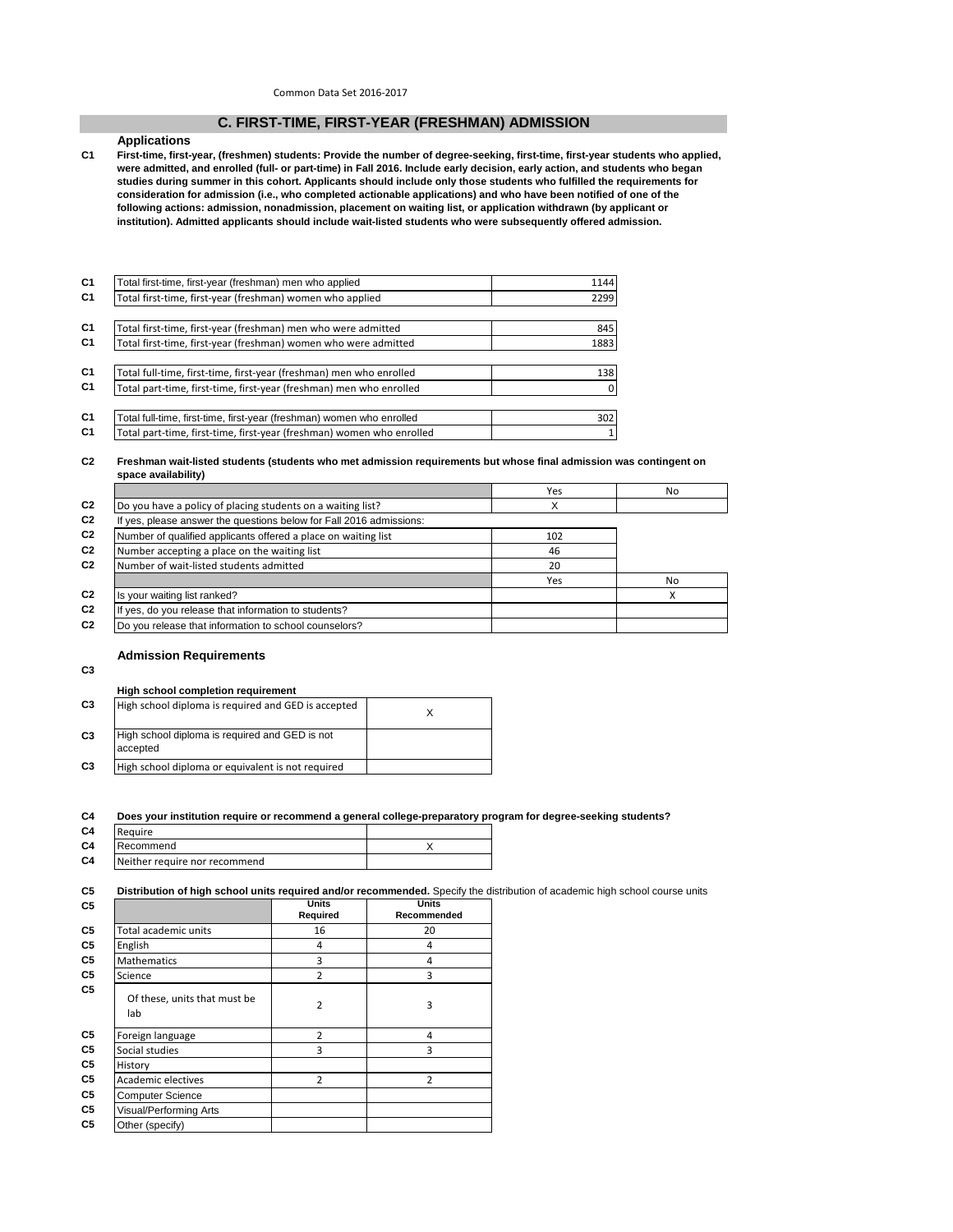#### **Basis for Selection**

**C6**

Do you have an open admission policy, under which virtually all secondary school graduates or students with GED equivalency diplomas are admitted without regard to academic record, test scores, or other qualifications? If so, check which applies:

| C6             | Open admission policy as described above for all students         |  |
|----------------|-------------------------------------------------------------------|--|
| C <sub>6</sub> | Open admission policy as described above for most students, but-- |  |
| C <sub>6</sub> | selective admission for out-of-state students                     |  |
| C <sub>6</sub> | selective admission to some programs                              |  |
| C <sub>6</sub> | other (explain):                                                  |  |
|                |                                                                   |  |

#### **C7 Relative importance of each of the following academic and nonacademic factors in first-time, first-year, degree-seeking**

|                                     | Very Important | Important | <b>Considered</b> | <b>Not Considered</b> |
|-------------------------------------|----------------|-----------|-------------------|-----------------------|
| Academic                            |                |           |                   |                       |
| Rigor of secondary school<br>record | X              |           |                   |                       |
| Class rank                          |                |           | $\mathsf{x}$      |                       |
| Academic GPA                        | X              |           |                   |                       |
| Standardized test scores            |                |           | $\mathsf{x}$      |                       |
| <b>Application Essay</b>            |                | X         |                   |                       |
| Recommendation(s)                   |                | X         |                   |                       |
| Nonacademic                         |                |           |                   |                       |
| Interview                           |                |           | X                 |                       |
| <b>Extracurricular activities</b>   |                | X         |                   |                       |
| Talent/ability                      |                | X         |                   |                       |
| Character/personal qualities        |                |           | X                 |                       |
| First generation                    |                |           | X                 |                       |
| Alumni/ae relation                  |                |           | X                 |                       |
| Geographical residence              |                |           | X                 |                       |
| State residency                     |                |           | X                 |                       |
| Religious                           |                |           |                   | X                     |
| affiliation/commitment              |                |           |                   |                       |
| Racial/ethnic status                |                |           | X                 |                       |
| Volunteer work                      |                | X         |                   |                       |
| Work experience                     |                |           | X                 |                       |
| Level of applicant's interest       |                |           | X                 |                       |

# **SAT and ACT Policies**

## **C8 Entrance exams**

|     |                                                                                                                                                         | Yes | No |
|-----|---------------------------------------------------------------------------------------------------------------------------------------------------------|-----|----|
| C8A | Does your institution make use of SAT, ACT, or SAT Subject Test scores in<br>admission decisions for first-time, first-year, degree-seeking applicants? | Yes |    |

**C8A**

**C8A** If yes, place check marks in the appropriate boxes below to reflect your institution's policies for use in admission for Fall 2018. **ADMISSION**

| אטע |                                            | <b>ADINOJIUI</b> |           |                         |                                |  |
|-----|--------------------------------------------|------------------|-----------|-------------------------|--------------------------------|--|
| C8A |                                            | Require          | Recommend | <b>Require for Some</b> |                                |  |
|     |                                            |                  |           |                         | Consider if Submitted Not Used |  |
| C8A | SAT or ACT                                 |                  |           |                         |                                |  |
| C8A | <b>ACT only</b>                            |                  |           |                         |                                |  |
| C8A | <b>SAT only</b>                            |                  |           |                         |                                |  |
| C8A | SAT and SAT Subject Tests or<br><b>ACT</b> |                  |           |                         |                                |  |
| C8A | <b>SAT Subject Tests only</b>              |                  |           |                         |                                |  |
|     |                                            |                  |           |                         |                                |  |

**C8B** If your institution will make use of the ACT in admission decisions for first-time, first-year, degree-seeking applicants for Fall 2018, please indicate which ONE of the following applies: (regardless of whether the writing score will be used in the admissions process):

**C8B** ACT with writing required

**C8B** ACT with writing recommended

**C8B** ACT with or without writing accepted **ACT** ACT ACT WITHOUT A SECTED ASSESSED ASSESSED.

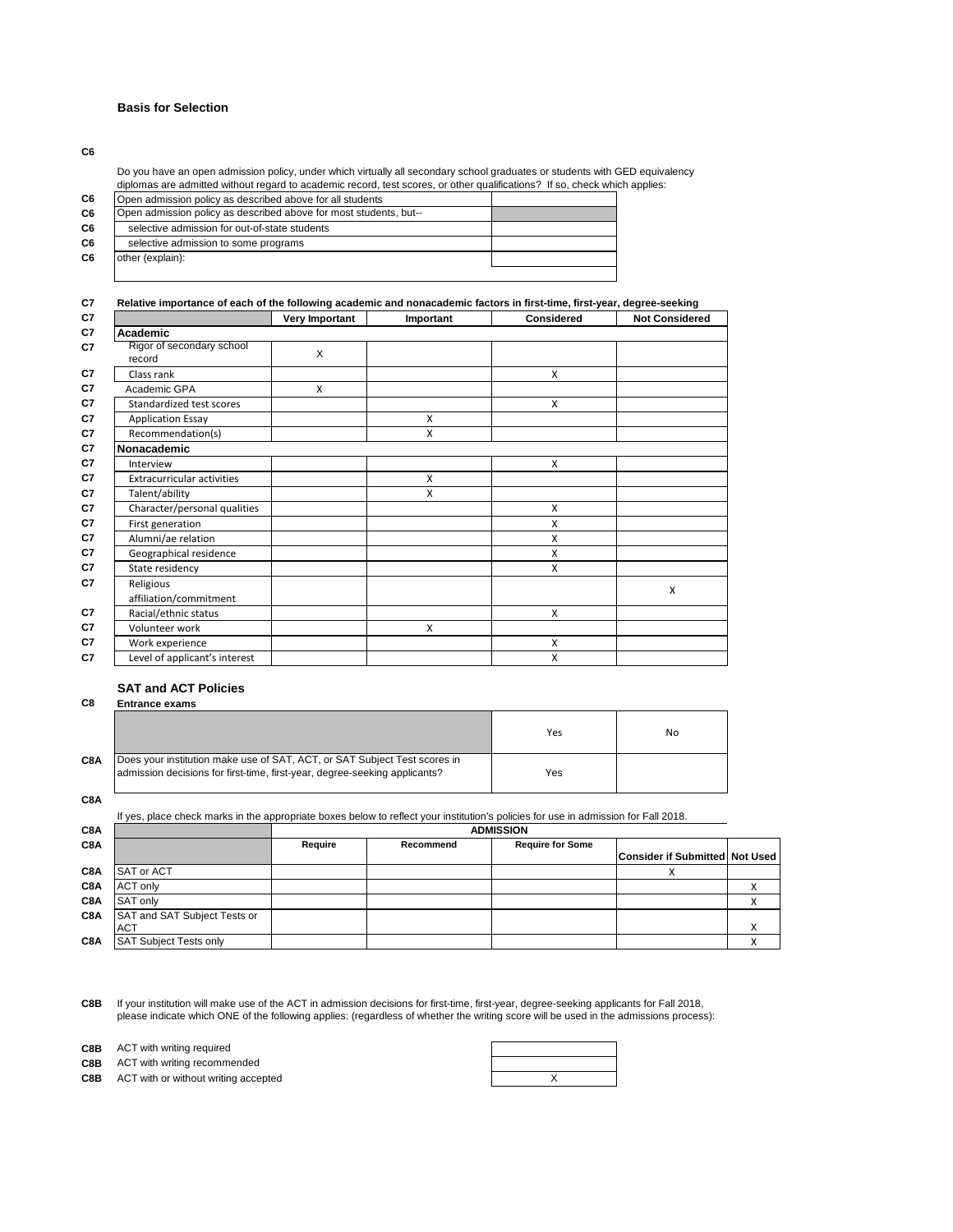**C8B** If your institution will make use of the SAT in admission decisions for first-time, first-year, degree-seeking applicants for Fall 2018 please indicate which ONE of the following applies (regardless of whether the Essay score will be used in the admissions process:

**C8B** SAT with Essay component required

**C8B** SAT with Essay component recommended

**C8B** X SAT with or without Essay component accepted

**C8C** Please indicate how your institution will use the SAT or ACT writing component; check all that apply:

| C8C |                                              | <b>SAT</b> essay | <b>ACT</b> essay |
|-----|----------------------------------------------|------------------|------------------|
| C8C | For admission                                |                  |                  |
| C8C | For placement                                |                  |                  |
| C8C | For advising                                 |                  |                  |
| C8C | In place of an application essay             |                  |                  |
| C8C | As a validity check on the application essay |                  |                  |
| C8C | No college policy as of now                  |                  |                  |
| C8C | Not using essay component                    |                  |                  |

| C8D | In addition, does your institution use applicants' test scores for academic advising?     |     |    |    |  |  |
|-----|-------------------------------------------------------------------------------------------|-----|----|----|--|--|
| C8D |                                                                                           | Yes | Nο |    |  |  |
|     |                                                                                           | Yes |    |    |  |  |
|     |                                                                                           |     |    |    |  |  |
| C8E | Latest date by which SAT or ACT scores must be received for fall-term admission<br>Feb. 1 |     |    |    |  |  |
| C8E | Latest date by which SAT Subject Test scores must be received for fall-term               |     |    | NА |  |  |

**C8F** If necessary, use this space to clarify your test policies (e.g., if tests are recommended for some students, or if tests are not required of some students):

| C8G | Please indicate which tests your institution uses for placement (e.g., state tests): |   |  |  |  |  |
|-----|--------------------------------------------------------------------------------------|---|--|--|--|--|
| C8G | <b>SAT</b>                                                                           |   |  |  |  |  |
| C8G | <b>ACT</b>                                                                           |   |  |  |  |  |
| C8G | <b>SAT Subject Tests</b>                                                             |   |  |  |  |  |
| C8G | AP                                                                                   | x |  |  |  |  |
| C8G | <b>CLEP</b>                                                                          |   |  |  |  |  |
| C8G | <b>Institutional Exam</b>                                                            |   |  |  |  |  |
| C8G | State Exam (specify):                                                                |   |  |  |  |  |

#### **Freshman Profile**

**C9** ACT Writing

**C8F**

Provide percentages for ALL enrolled, degree-seeking, full-time and part-time, first-time, first-year (freshman) students enrolled in Fall

#### **C9 Percent and number of first-time, first-year (freshman) students enrolled in Fall 2016 who submitted national standardized**

| Percent submitting SAT scores |                 | 68% Number submitting SAT scores | 299 |
|-------------------------------|-----------------|----------------------------------|-----|
| Percent submitting ACT scores |                 | 33% Number submitting ACT scores | 147 |
|                               |                 |                                  |     |
|                               | 25th Percentile | 75th Percentile                  |     |
| <b>SAT Critical Reading</b>   | 500             | 630                              |     |
| <b>SAT Math</b>               | 500             | 610                              |     |
| <b>SAT Writing</b>            | 480             | 610                              |     |
| <b>SAT Essay</b>              |                 |                                  |     |
| <b>ACT Composite</b>          | 21              | 28                               |     |
| <b>ACT Math</b>               | 19              | 25                               |     |
| <b>ACT English</b>            | 21              | 29                               |     |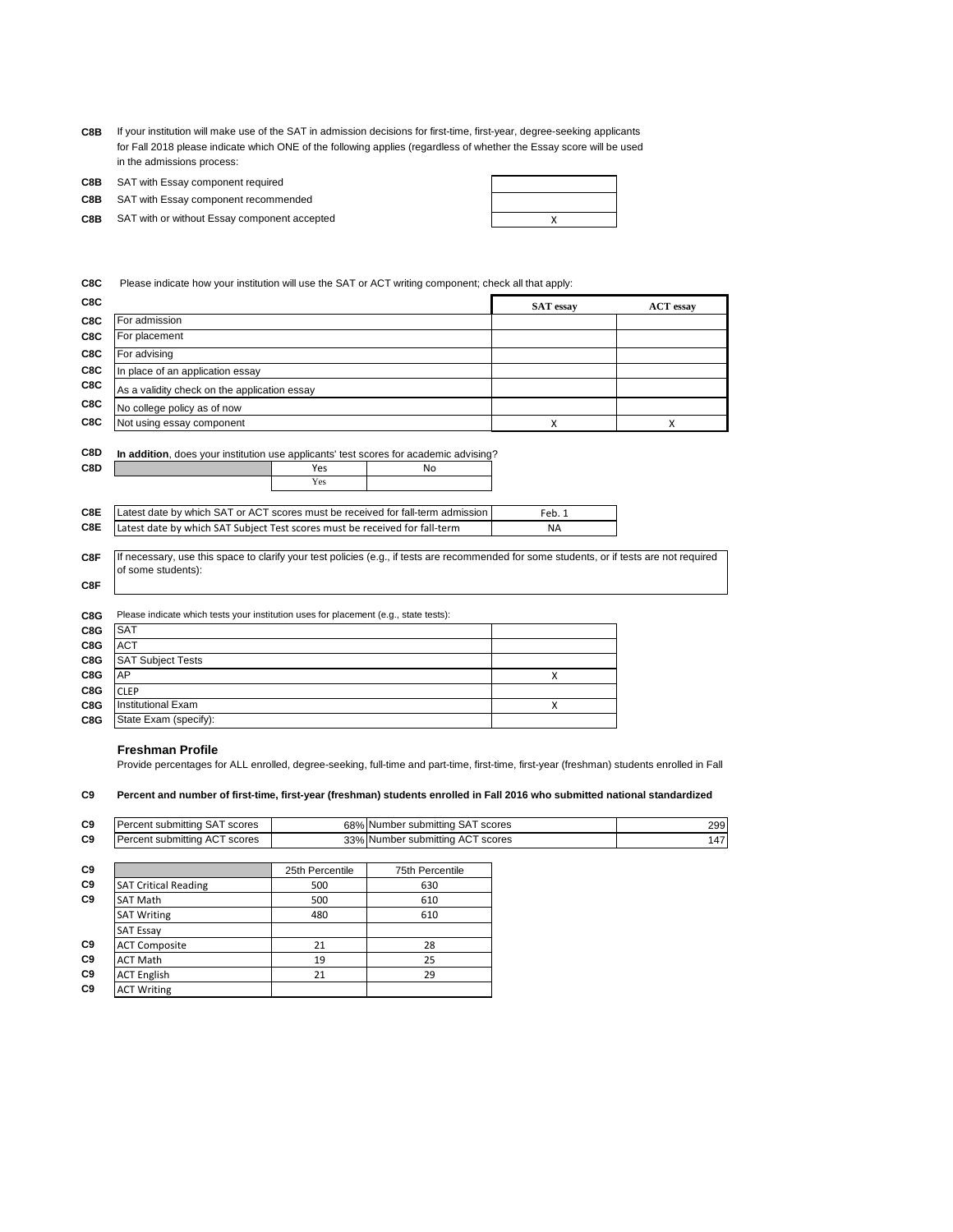#### **C9** Percent of first-time, first-year (freshman) students with scores in each range:

| C <sub>9</sub> |                                                                                                                                       | <b>SAT Critical</b>                                    |                    |                           |  |
|----------------|---------------------------------------------------------------------------------------------------------------------------------------|--------------------------------------------------------|--------------------|---------------------------|--|
|                |                                                                                                                                       | Reading                                                | <b>SAT Math</b>    | <b>SAT Writing</b>        |  |
| C <sub>9</sub> | 700-800                                                                                                                               | 9.70%                                                  | 9.70%              | 5.74%                     |  |
| C <sub>9</sub> | 600-699                                                                                                                               | 32.11%                                                 | 23.41%             | 29.73%                    |  |
| C <sub>9</sub> | 500-599                                                                                                                               | 34.11%                                                 | 45.15%             | 37.16%                    |  |
| C <sub>9</sub> | 400-499                                                                                                                               | 19.40%                                                 | 17.39%             | 21.96%                    |  |
| C <sub>9</sub> | 300-399                                                                                                                               | 4.68%                                                  | 4.35%              | 5.41%                     |  |
| C9             | 200-299                                                                                                                               | 0.00%                                                  | 0.00%              | 0.00%                     |  |
|                | Totals should = 100%                                                                                                                  | 100.00%                                                | 100.00%            | 100.00%                   |  |
| C <sub>9</sub> |                                                                                                                                       | <b>ACT Composite</b>                                   | <b>ACT English</b> | <b>ACT Math</b>           |  |
| C9             | 30-36                                                                                                                                 | 13.61%                                                 | 23.13%             | 7.48%                     |  |
| C <sub>9</sub> | 24-29                                                                                                                                 | 46.26%                                                 | 37.42%             | 44.90%                    |  |
| C <sub>9</sub> | 18-23                                                                                                                                 | 34.69%                                                 | 31.29%             | 31.97%                    |  |
| C <sub>9</sub> | $12 - 17$                                                                                                                             | 5.44%                                                  | 6.12%              | 15.65%                    |  |
| C <sub>9</sub> | $6 - 11$                                                                                                                              | 0.00%                                                  | 2.04%              | 0.00%                     |  |
| C <sub>9</sub> | Below 6                                                                                                                               | 0.00%                                                  | 0.00%              | 0.00%                     |  |
|                |                                                                                                                                       |                                                        |                    |                           |  |
|                | Totals should = 100%                                                                                                                  | 100.00%                                                | 100.00%            | 100.00%                   |  |
| C10            | Percent of all degree-seeking, first-time, first-year (freshman) students who had high school class rank within each of the following |                                                        |                    |                           |  |
| C10            | Percent in top tenth of high school graduating class                                                                                  |                                                        |                    | 12.78%                    |  |
| C10            | Percent in top quarter of high school graduating class                                                                                |                                                        | 46.62%             |                           |  |
| C10            | Percent in top half of high school graduating class                                                                                   |                                                        |                    | 75.94% Top half +         |  |
| C10            |                                                                                                                                       | Percent in bottom half of high school graduating class |                    | 24.06% bottom half = 100% |  |
| C10            | Percent in bottom quarter of high school graduating class                                                                             |                                                        |                    | 2.26%                     |  |
| C10            | Percent of total first-time, first-year (freshmen) students who submitted high school class rank:                                     | 30.23%                                                 |                    |                           |  |

**C11** Percentage of all enrolled, degree-seeking, first-time, first-year (freshman) students who had high school grade-point averages within

| C <sub>11</sub> | Percent who had GPA of 3.75 and higher    | 11.97%  |
|-----------------|-------------------------------------------|---------|
| C <sub>11</sub> | Percent who had GPA between 3.50 and 3.74 | 14.08%  |
| C <sub>11</sub> | Percent who had GPA between 3.25 and 3.49 | 19.25%  |
| C <sub>11</sub> | Percent who had GPA between 3.00 and 3.24 | 16.20%  |
| C <sub>11</sub> | Percent who had GPA between 2.50 and 2.99 | 27.47%  |
| C <sub>11</sub> | Percent who had GPA between 2.0 and 2.49  | 10.56%  |
| C <sub>11</sub> | Percent who had GPA between 1.0 and 1.99  | 0.47%   |
| C <sub>11</sub> | Percent who had GPA below 1.0             | 0.00%   |
|                 | Totals should = 100%                      | 100.00% |

| C <sub>12</sub> | Average high school GPA of all degree-seeking, first-time, first-year (freshman)<br>students who submitted GPA: | 3.14   |
|-----------------|-----------------------------------------------------------------------------------------------------------------|--------|
| C <sub>12</sub> | Percent of total first-time, first-year (freshman) students who submitted high<br>school GPA:                   | 96.82% |

# **Admission Policies**

## **C13 Application Fee C13** No. 2013 | Yes No. 2013 **C13** Does your institution have an <br>application fee? X **C13** Amount of application fee: \$55.00<br> **C13** Yes **C13** No. 2013 | Yes No. 2013 **C13** Can it be waived for applicants with financial need? X

**C13** If you have an application fee and an on-line application option, please indicate

| Same fee:<br>Free:<br>Reduced:                               |
|--------------------------------------------------------------|
| Can on-line application fee be<br>waived for applicants with |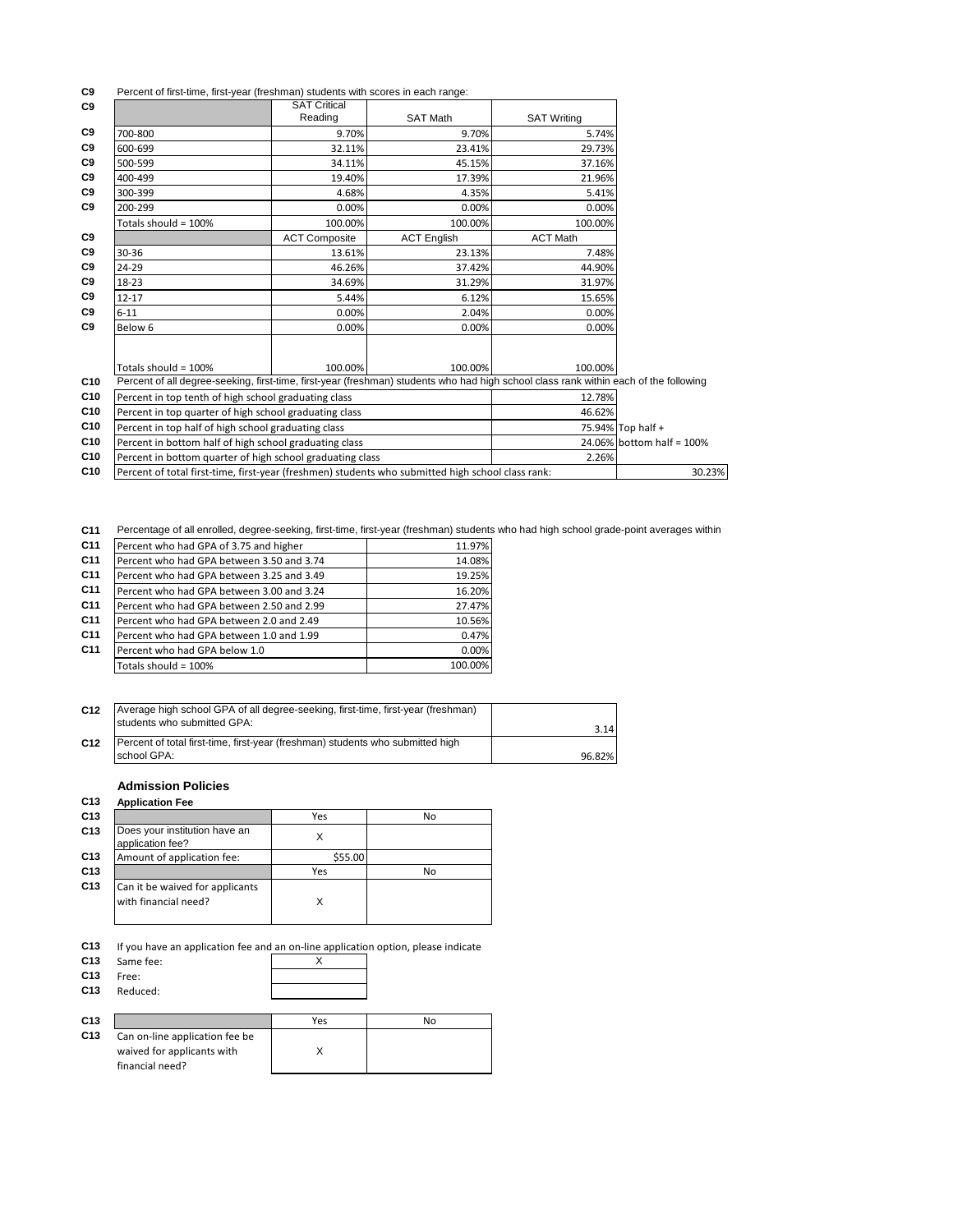|                                                                              | Yes              | No    |     |    |
|------------------------------------------------------------------------------|------------------|-------|-----|----|
| Does your institution have an                                                |                  |       |     |    |
| application closing date?                                                    | X                |       |     |    |
| Application closing date (fall):                                             | 8/1              |       |     |    |
| Priority date:                                                               | 2/1              |       |     |    |
|                                                                              |                  |       |     |    |
|                                                                              |                  |       | Yes | No |
|                                                                              |                  |       |     |    |
| Are first-time, first-year students accepted for terms other than the fall?  |                  |       |     | X  |
|                                                                              |                  |       |     |    |
| Notification to applicants of admission decision sent (fill in one only)     |                  |       |     |    |
| On a rolling basis beginning                                                 |                  |       |     |    |
| (date):                                                                      |                  |       |     |    |
| By (date):                                                                   |                  |       |     |    |
|                                                                              |                  |       |     |    |
|                                                                              | 12/5 ED; 2/1 EA; |       |     |    |
| Other:                                                                       | 4/1 Regular      |       |     |    |
|                                                                              | Decision         |       |     |    |
|                                                                              |                  |       |     |    |
| Reply policy for admitted applicants (fill in one only)                      |                  |       |     |    |
| Must reply by (date):                                                        |                  |       |     |    |
| No set date:                                                                 |                  |       |     |    |
| Must reply by May 1 or within                                                |                  |       |     |    |
| weeks if notified thereafter                                                 |                  |       |     |    |
|                                                                              | x                |       |     |    |
|                                                                              |                  |       |     |    |
| Other:                                                                       |                  |       |     |    |
|                                                                              |                  |       |     |    |
| Deadline for housing deposit (MM/DD):                                        |                  | 5/1   |     |    |
| Amount of housing deposit:                                                   |                  | \$100 |     |    |
| Refundable if student does not enroll?                                       |                  |       |     |    |
| Yes, in full                                                                 |                  |       |     |    |
| Yes, in part                                                                 |                  |       |     |    |
| <b>No</b>                                                                    | X                |       |     |    |
|                                                                              |                  |       |     |    |
| <b>Deferred admission</b>                                                    |                  |       |     |    |
|                                                                              |                  |       |     |    |
|                                                                              |                  |       | Yes | No |
| Does your institution allow students to postpone enrollment after admission? |                  |       | X   |    |
| If yes, maximum period of postponement:                                      |                  |       |     |    |
|                                                                              |                  |       |     |    |
| Early admission of high school students                                      |                  |       |     |    |
|                                                                              |                  |       |     |    |
|                                                                              |                  |       | Yes | No |
|                                                                              |                  |       |     |    |

**C19** Poes your institution allow high school students to enroll as full-time, first-time,  $\qquad$  **Properties** X ٦

Question removed from CDS.

C20 **Common Application Question removed from CDS.** (Initiated during 2006-2007 cycle)

# **Early Decision and Early Action Plans**

**C21 Early Decision**

| C21             |                                                                                    | Yes   | <b>No</b> |
|-----------------|------------------------------------------------------------------------------------|-------|-----------|
| C <sub>21</sub> | Does your institution offer an early decision plan (an admission plan that permits | X     |           |
| C <sub>21</sub> | If "yes," please complete the following:                                           |       |           |
| C <sub>21</sub> | First or only early decision plan closing date                                     | 11/15 |           |
| C <sub>21</sub> | First or only early decision plan notification date                                | 12/15 |           |
| C <sub>21</sub> | Other early decision plan closing date                                             |       |           |
| C <sub>21</sub> | Other early decision plan notification date                                        |       |           |
|                 |                                                                                    |       |           |

| C <sub>21</sub> | For the Fall 2016 entering class:                                  |  |
|-----------------|--------------------------------------------------------------------|--|
| C <sub>21</sub> | Number of early decision applications received by your institution |  |
| C <sub>21</sub> | Number of applicants admitted under early decision plan            |  |
| C <sub>21</sub> | Please provide significant details about your early decision plan: |  |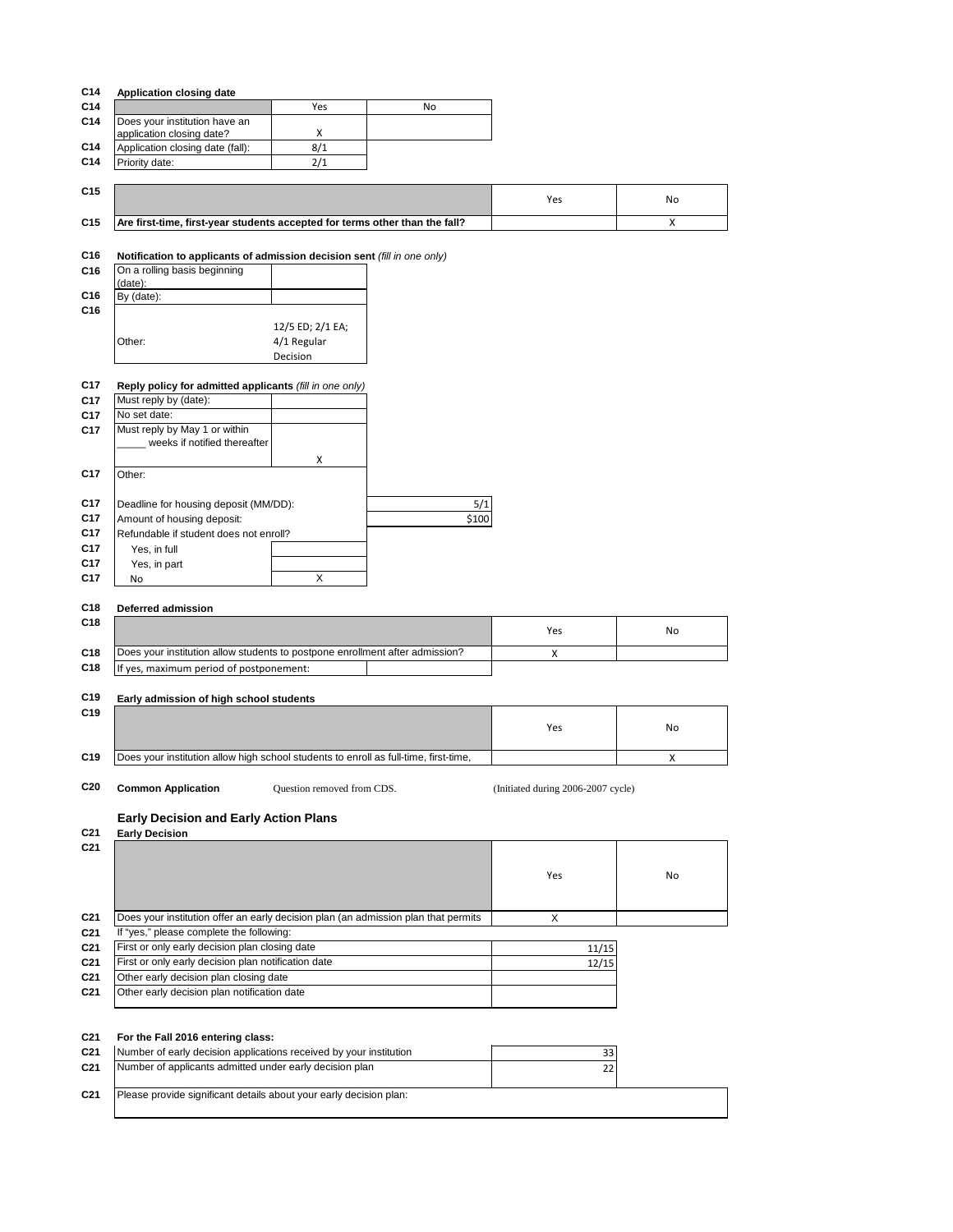|                 | <b>Early action</b>                                                            |      |    |
|-----------------|--------------------------------------------------------------------------------|------|----|
| C <sub>22</sub> |                                                                                | Yes  | No |
| C <sub>22</sub> | Do you have a nonbinding early action plan whereby students are notified of an |      |    |
| C <sub>22</sub> | If "yes," please complete the following:                                       |      |    |
| C <sub>22</sub> | Early action closing date                                                      | 12/1 |    |
| C <sub>22</sub> | Early action notification date                                                 | 2/1  |    |
|                 |                                                                                |      |    |

**C22** Is your early action plan a "restrictive" plan under which you limit students from applying to other early plans?

| C <sub>22</sub> | Yes | No |
|-----------------|-----|----|
| C <sub>22</sub> |     |    |

**C22**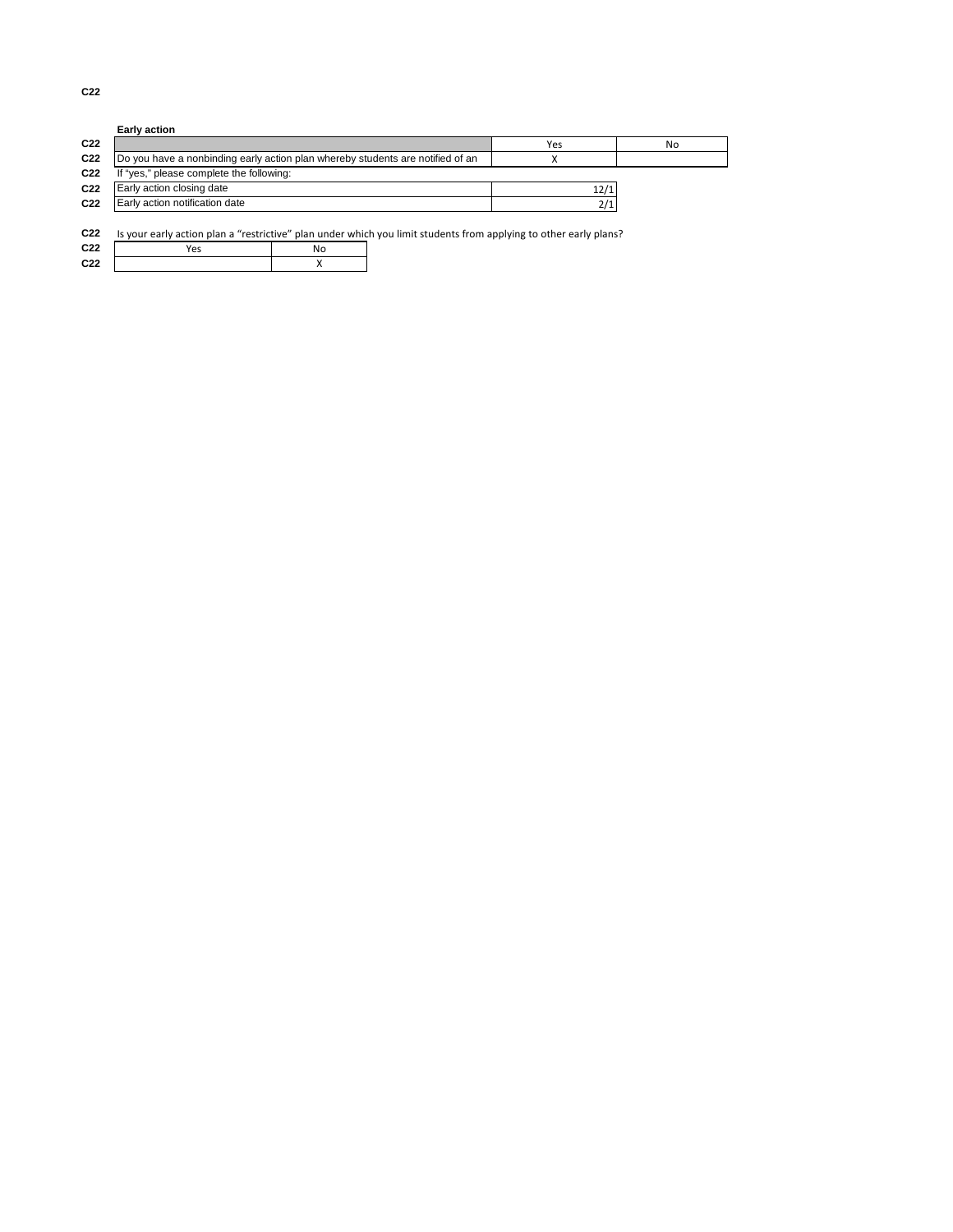# **D. TRANSFER ADMISSION**

# **Fall Applicants**

| D <sub>1</sub> |                                                                                                                                                             | Yes | No |
|----------------|-------------------------------------------------------------------------------------------------------------------------------------------------------------|-----|----|
| D1             | Does your institution enroll transfer students? (If no, please)<br>skip to Section E)                                                                       |     |    |
| D1             | If yes, may transfer students earn advanced standing credit<br>by transferring credits earned from course work completed<br>at other colleges/universities? |     |    |

**D2** Provide the number of students who applied, were admitted, and enrolled as degree-seeking transfer students in Fall 2016.

| D <sub>2</sub> |       | Applicants | Admitted   | Enrolled   |  |
|----------------|-------|------------|------------|------------|--|
|                |       |            | Applicants | Applicants |  |
| D <sub>2</sub> | Men   | 49         | 25         |            |  |
| D <sub>2</sub> | Women | 107        | 70         | 23         |  |
| D <sub>2</sub> | Total | 156        | 95         | 32         |  |

## **Application for Admission**

| D3             | Indicate terms for which transfers may enroll: |  |  |  |  |
|----------------|------------------------------------------------|--|--|--|--|
|                | $D3$  Fall                                     |  |  |  |  |
|                | D3 Winter                                      |  |  |  |  |
| D <sub>3</sub> | Spring                                         |  |  |  |  |

| D3 | <b>Summer</b> |  |
|----|---------------|--|
|    |               |  |

| D <sub>4</sub> |                                                                                                                        | Yes | No |                                                                 |
|----------------|------------------------------------------------------------------------------------------------------------------------|-----|----|-----------------------------------------------------------------|
| D4             | Must a transfer applicant have a minimum number of<br>credits completed or else must apply as an entering<br>freshman? |     |    | less than 30<br>college credit,<br>high school<br>transcript is |
| D4             | If yes, what is the minimum number of credits and the unit<br>of measure?                                              |     |    |                                                                 |

 $\overline{\phantom{0}}$ 

## **D5** Indicate all items required of transfer students to apply for admission:

| D <sub>5</sub> |                                                         | Required of All                           | Recommended<br>of All | Recommended<br>of Some | Required of Some | Not Required |
|----------------|---------------------------------------------------------|-------------------------------------------|-----------------------|------------------------|------------------|--------------|
| D <sub>5</sub> | High school transcript                                  |                                           | X                     |                        | x                |              |
| D <sub>5</sub> | College transcript(s)                                   | Yes, from all<br>institutions<br>attended |                       |                        |                  |              |
| D <sub>5</sub> | Essay or personal<br>statement                          | X                                         |                       |                        |                  |              |
| D <sub>5</sub> | Interview                                               |                                           | X                     |                        |                  |              |
| D <sub>5</sub> | Standardized test scores                                |                                           |                       | X                      |                  | X            |
| D <sub>5</sub> | Statement of good standing<br>from prior institution(s) |                                           |                       |                        | X                |              |

**D6** If a minimum high school grade point average is required of transfer applicants, specify (on a 4.0 scale):

**D7** If a minimum college grade point average is required of transfer applicants, specify (on a 4.0 scale):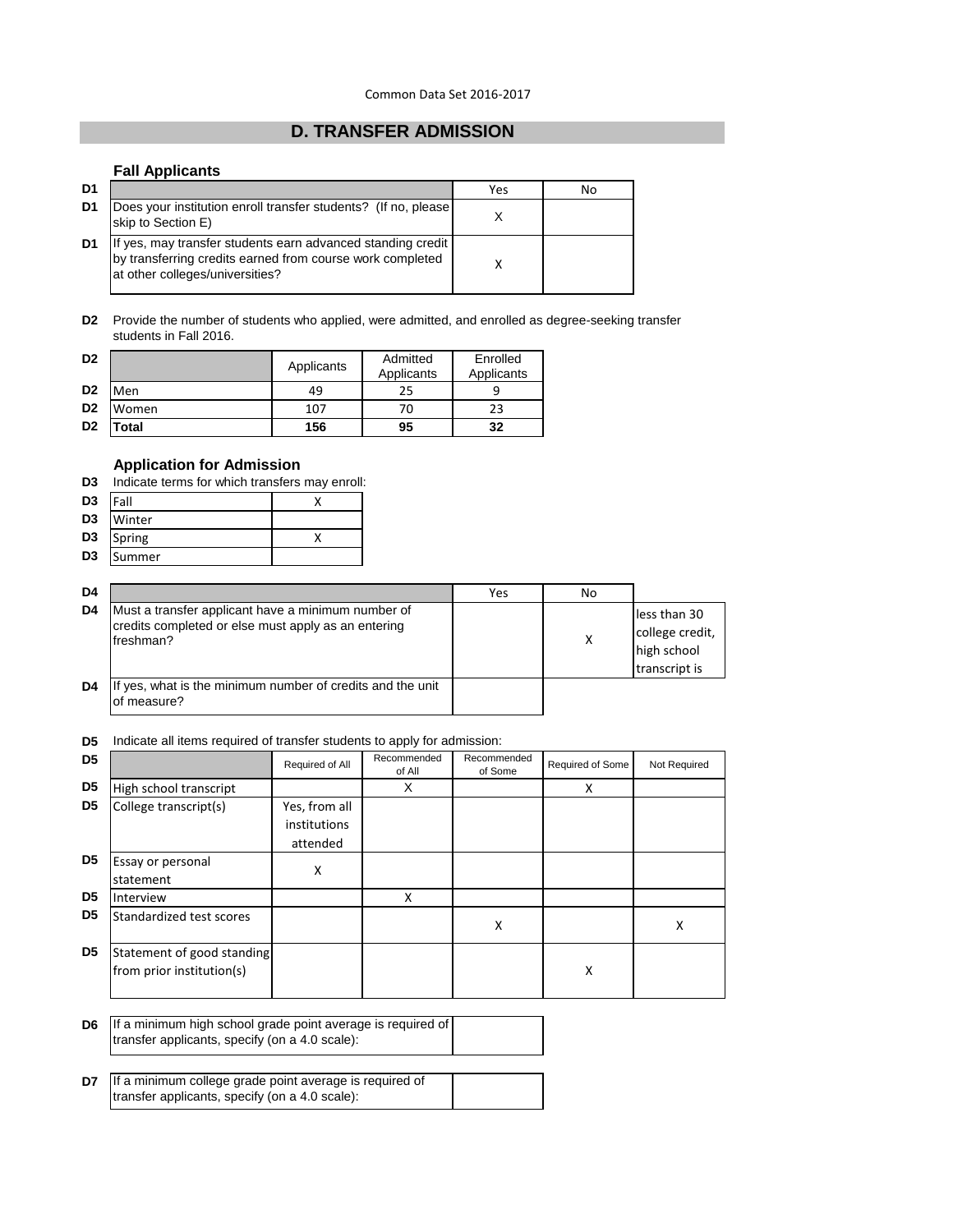| D8 List any other application requirements specific to transfer applicants: Professor recommendation, |
|-------------------------------------------------------------------------------------------------------|
| description of courses                                                                                |

**D9** List application priority, closing, notification, and candidate reply dates for transfer students. If applications are reviewed on a continuous or rolling basis, place a check mark in the "Rolling admission" column.

| D9              |                                                                                                   | <b>Priority Date</b> | <b>Closing Date</b> | <b>Notification Date</b> | <b>Reply Date</b> | Rolling<br><b>Admission</b> |                         |
|-----------------|---------------------------------------------------------------------------------------------------|----------------------|---------------------|--------------------------|-------------------|-----------------------------|-------------------------|
| D <sub>9</sub>  | Fall                                                                                              | April 1              |                     | Rolling                  | June 1            |                             |                         |
| D <sub>9</sub>  |                                                                                                   |                      |                     |                          | By end of         |                             | Rolling admission; hear |
|                 |                                                                                                   |                      |                     |                          | January; prior    |                             | back 7-10 business days |
|                 |                                                                                                   |                      |                     |                          | to start of       |                             | after completed         |
|                 | Winter                                                                                            |                      |                     |                          | semester          |                             | application             |
| D9              | Spring                                                                                            | December 1           |                     |                          |                   |                             |                         |
| D9              | Summer                                                                                            |                      |                     |                          |                   |                             |                         |
|                 |                                                                                                   |                      |                     |                          |                   |                             |                         |
| D <sub>10</sub> |                                                                                                   |                      |                     | Yes                      | No                |                             |                         |
|                 | D10 Does an open admission policy, if reported, apply to<br>transfer students?                    |                      |                     |                          | x                 |                             |                         |
|                 | D11 Describe additional requirements for transfer admission, if applicable:                       |                      |                     |                          |                   |                             |                         |
|                 | <b>Transfer Credit Policies</b>                                                                   |                      |                     |                          |                   |                             |                         |
|                 | D12 Report the lowest grade earned for any course that may be                                     |                      |                     |                          |                   |                             |                         |
|                 | transferred for credit:                                                                           |                      |                     | C                        |                   |                             |                         |
|                 |                                                                                                   |                      |                     |                          |                   |                             |                         |
| D <sub>13</sub> |                                                                                                   |                      |                     | Number                   | Unit Type         |                             |                         |
|                 | D13 Maximum number of credits or courses that may be<br>transferred from a two-year institution:  |                      |                     | 60                       | Credits           |                             |                         |
| D14             |                                                                                                   |                      |                     | Number                   | Unit Type         |                             |                         |
|                 | D14 Maximum number of credits or courses that may be<br>transferred from a four-year institution: |                      |                     | 60                       | Credits           |                             |                         |
|                 | D15 Minimum number of credits that transfers must complete at                                     |                      |                     |                          |                   |                             |                         |
|                 | your institution to earn an associate degree:                                                     |                      |                     |                          |                   |                             |                         |
|                 | D16 Minimum number of credits that transfers must complete at                                     |                      |                     |                          |                   |                             |                         |
|                 | your institution to earn a bachelor's degree:                                                     |                      |                     | 60                       |                   |                             |                         |
|                 | D17 Describe other transfer credit policies:                                                      |                      |                     |                          |                   |                             |                         |
|                 |                                                                                                   |                      |                     |                          |                   |                             |                         |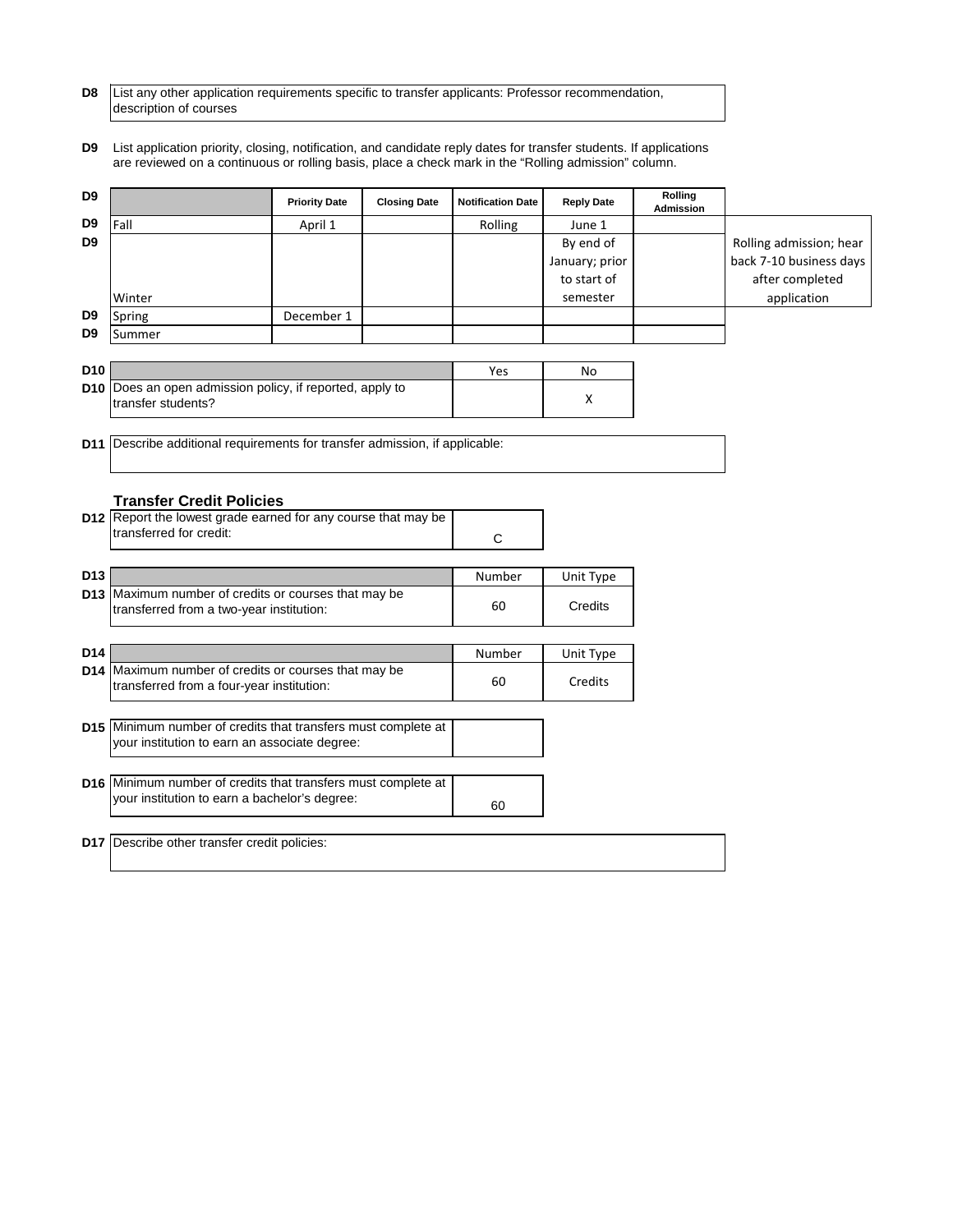# **E. ACADEMIC OFFERINGS AND POLICIES**

**E1 Special study options:** Identify those programs available at your institution. Refer to the glossary for definitions.

| E <sub>1</sub> | Accelerated program                 |   |
|----------------|-------------------------------------|---|
| E <sub>1</sub> | Cooperative education program       |   |
| E <sub>1</sub> | Cross-registration                  | X |
| E <sub>1</sub> | Distance learning                   | X |
| E <sub>1</sub> | Double major                        | X |
| E <sub>1</sub> | Dual enrollment                     | X |
| E <sub>1</sub> | English as a Second Language (ESL)  |   |
| E <sub>1</sub> | Exchange student program (domestic) |   |
| E <sub>1</sub> | External degree program             |   |
| E <sub>1</sub> | Honors Program                      |   |
| E <sub>1</sub> | Independent study                   | X |
| E <sub>1</sub> | Internships                         | X |
| E <sub>1</sub> | Liberal arts/career combination     |   |
| E <sub>1</sub> | Student-designed major              | X |
| E <sub>1</sub> | Study abroad                        | X |
| E <sub>1</sub> | Teacher certification program       | X |
| E <sub>1</sub> | Weekend college                     |   |
| E <sub>1</sub> | Other (specify):                    |   |
|                |                                     |   |

# **E2 This question has been removed from the Common Data Set.**

# **E3 Areas in which all or most students are required to complete some course**

|                | work prior to graduation:         |   |
|----------------|-----------------------------------|---|
| E <sub>3</sub> | Arts/fine arts                    | Χ |
| E <sub>3</sub> | Computer literacy                 |   |
| E <sub>3</sub> | English (including composition)   | X |
| E <sub>3</sub> | Foreign languages                 | x |
| E <sub>3</sub> | History                           | Χ |
| E <sub>3</sub> | <b>Humanities</b>                 | Χ |
| E <sub>3</sub> | <b>Mathematics</b>                | X |
| E <sub>3</sub> | Philosophy                        |   |
| E <sub>3</sub> | Sciences (biological or physical) | X |
| E <sub>3</sub> | Social science                    | X |
| E <sub>3</sub> | Other (describe):                 |   |
|                |                                   |   |

**Library Collections: The CDS Publishers will collect library data again when a new Academic Libraries Survey is in place.**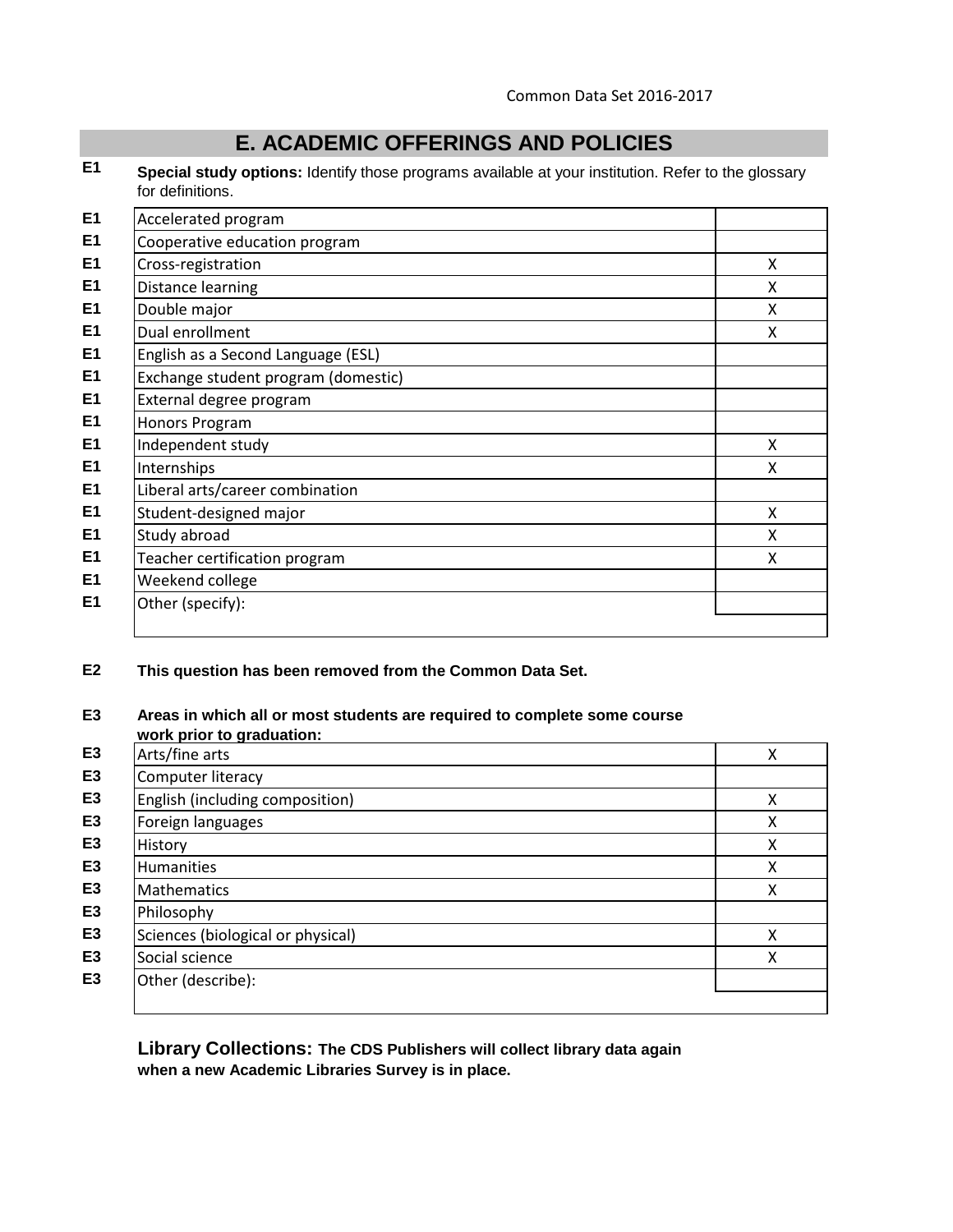## Common Data Set 2016-2017

# **F. STUDENT LIFE**

**F1** Percentages of first-time, first-year (freshman) degree-seeking students and degree-seeking undergraduates enrolled in Fall 2016 who fit the following categories:

| F <sub>1</sub> |                                                    | First-time, first-year (freshman)<br>students | Undergraduates |
|----------------|----------------------------------------------------|-----------------------------------------------|----------------|
| F1             | Percent who are from out of state (exclude         |                                               |                |
|                | international/nonresident aliens from the          |                                               |                |
|                | numerator and denominator)                         | 71%                                           | 72%            |
| F1             | Percent of men who join fraternities               |                                               |                |
| F1             | Percent of women who join sororities               |                                               |                |
| F1             | Percent who live in college-owned, -operated, or - |                                               |                |
|                | affiliated housing                                 | 95%                                           | 84%            |
| F <sub>1</sub> | Percent who live off campus or commute             | 5%                                            | 16%            |
| F1             | Percent of students age 25 and older               | 0.2%                                          | 2%             |
| F <sub>1</sub> | Average age of full-time students                  | 18                                            | 20             |
| F <sub>1</sub> | Average age of all students (full- and part-time)  |                                               |                |
|                |                                                    | 18                                            | 20             |

**F2 Activities offered** Identify those programs available at your institution.

| F <sub>2</sub> | <b>Campus Ministries</b>     | X |
|----------------|------------------------------|---|
| F <sub>2</sub> | Choral groups                | Χ |
| F <sub>2</sub> | Concert band                 | Χ |
| F <sub>2</sub> | Dance                        | X |
| F <sub>2</sub> | Drama/theater                | X |
| F <sub>2</sub> | <b>International Student</b> | Χ |
|                | Organization                 |   |
| F <sub>2</sub> | Jazz band                    | X |
| F <sub>2</sub> | Literary magazine            | Χ |
| F <sub>2</sub> | Marching band                |   |
| F <sub>2</sub> | Model UN                     | X |
| F <sub>2</sub> | Music ensembles              | X |
| F <sub>2</sub> | <b>Musical theater</b>       | X |
| F <sub>2</sub> | Opera                        | X |
| F <sub>2</sub> | Pep band                     | X |
| F <sub>2</sub> | Radio station                | X |
| F <sub>2</sub> | Student government           | X |
| F <sub>2</sub> | Student newspaper            | X |
| F <sub>2</sub> | Student-run film society     | X |
| F <sub>2</sub> | Symphony orchestra           |   |
| F <sub>2</sub> | <b>Television station</b>    |   |
| F2             | Yearbook                     | Χ |
|                |                              |   |

**F3 ROTC** (program offered in cooperation with Reserve Officers' Training Corps)

| F <sub>3</sub> |                                      | On Campus | At Cooperating Institution             | Name of Cooperating Institution |
|----------------|--------------------------------------|-----------|----------------------------------------|---------------------------------|
|                | <b>F3</b> Army ROTC is offered:      |           | Loyola College of Maryland             |                                 |
|                | <b>F3</b> Naval ROTC is offered:     |           |                                        |                                 |
|                | <b>F3</b> Air Force ROTC is offered: |           | University of Maryland at College Park |                                 |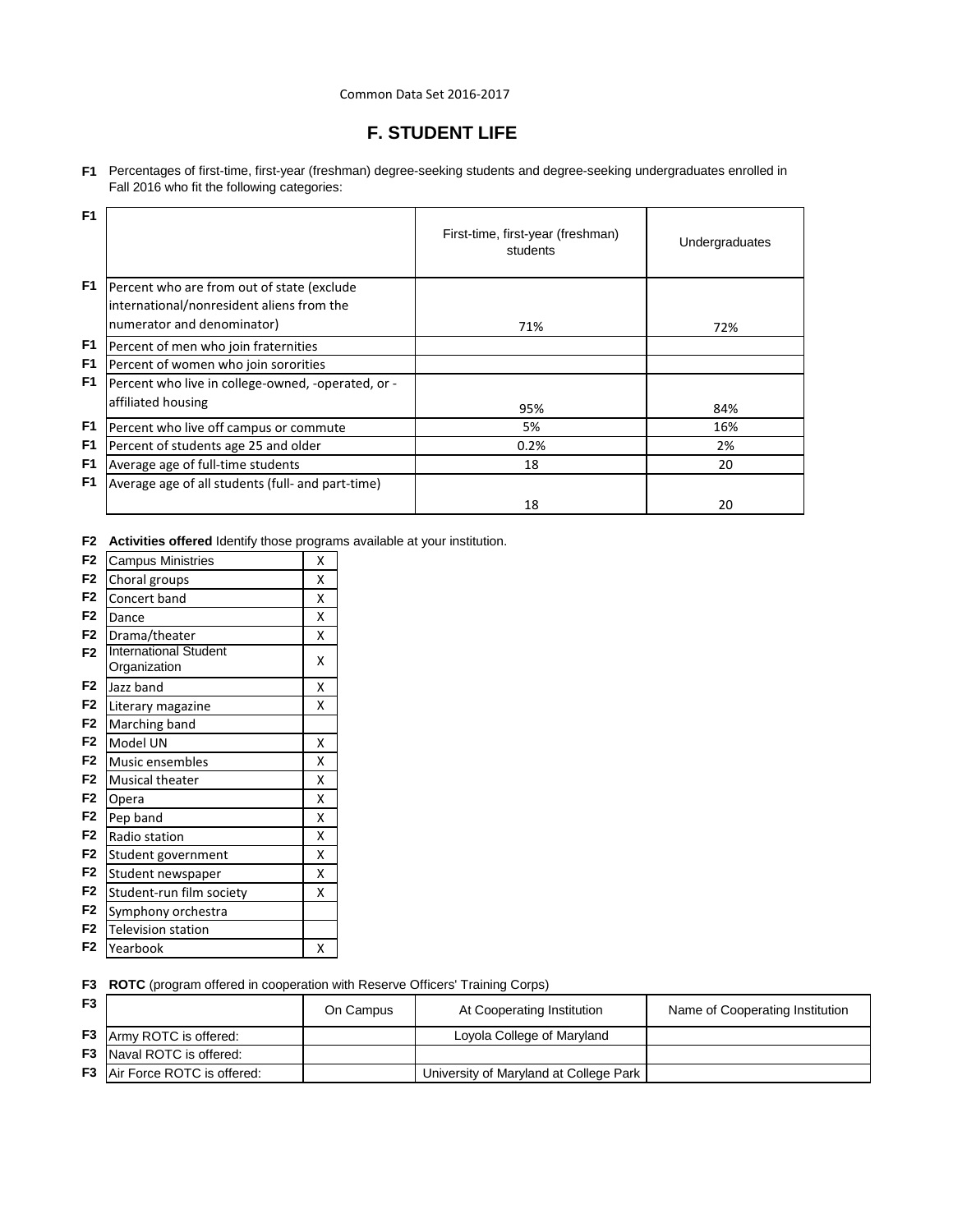**F4 Housing:** Check all types of college-owned, -operated, or -affiliated housing available for undergraduates at your institution.

| F4             | Coed dorms                        | X |  |  |                                                                         |
|----------------|-----------------------------------|---|--|--|-------------------------------------------------------------------------|
| F4             | Men's dorms                       | x |  |  |                                                                         |
| F <sub>4</sub> | Women's dorms                     | x |  |  |                                                                         |
| F4             | Apartments for married students   |   |  |  |                                                                         |
|                |                                   |   |  |  |                                                                         |
| F4             | Apartments for single students    | x |  |  |                                                                         |
|                |                                   |   |  |  |                                                                         |
| F4             | Special housing for disabled      | X |  |  |                                                                         |
|                | students                          |   |  |  | varied locations- a few rooms are set up for students with disabilities |
| F4             | Special housing for international |   |  |  |                                                                         |
|                | students                          |   |  |  |                                                                         |
| F4             | Fraternity/sorority housing       |   |  |  |                                                                         |
| F4             | Cooperative housing               |   |  |  |                                                                         |
| F4             | Theme housing                     | X |  |  |                                                                         |
| F4             | <b>Wellness housing</b>           | x |  |  |                                                                         |
| F4             | Other housing options (specify):  |   |  |  |                                                                         |
|                | Live-In Faculty/Staff             | X |  |  |                                                                         |
|                |                                   |   |  |  |                                                                         |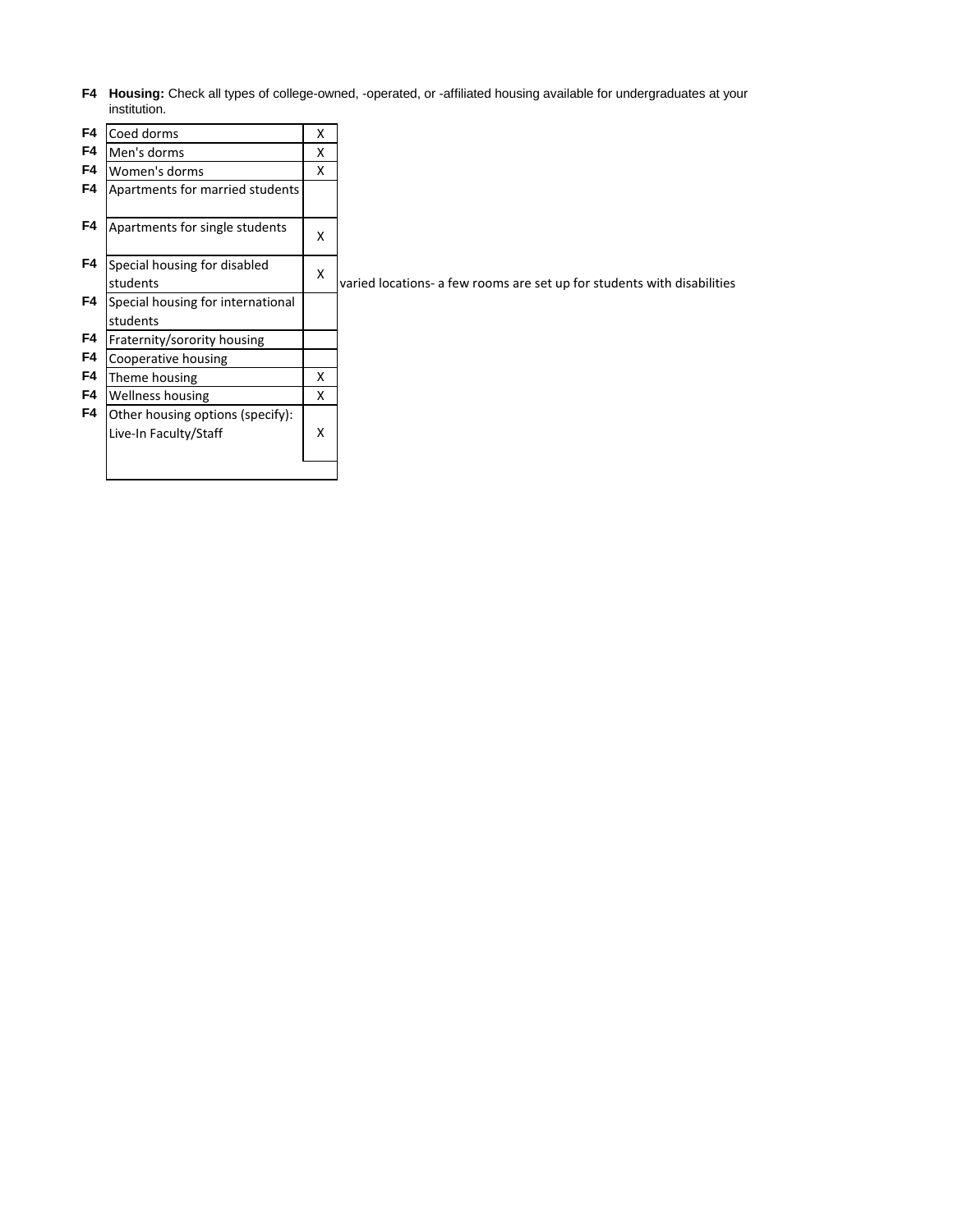# **G. ANNUAL EXPENSES**

**G0** Please provide the URL of your institution's net price calculator:

**Provide 2016-2017 academic year costs of attendance for the following categories that are applicable to your institution.**

Check here if your institution's 2016-2017 academic year costs of attendance are not available at this time and provide an approximate date (i.e., month/day) when your institution's final 2016-2017 academic year costs of attendance will be available:

**G1 Undergraduate full-time tuition, required fees, room and board List the typical tuition, required fees, and room and board for a full-time undergraduate student for the FULL 2016-2017 academic year (30 semester or 45 quarter hours for institutions that derive annual tuition by multiplying credit hour cost by number of credits). A full academic year refers to the period of time generally extending from September to June; usually equated to two semesters, two trimesters, three quarters, or the period covered by a four-one-four plan. Room and board is defined as double occupancy and 19 meals per week or the maximum meal plan. Required fees include only charges that all full-time students must pay that are not included in tuition (e.g., registration, health, or activity fees.) Do not include optional fees (e.g., parking, laboratory use).**

| G1             |                                                       | First-Year | Undergraduates |
|----------------|-------------------------------------------------------|------------|----------------|
| G <sub>1</sub> | PRIVATE INSTITUTIONS                                  |            |                |
|                | Tuition:                                              |            |                |
| G <sub>1</sub> | PUBLIC INSTITUTIONS                                   |            |                |
|                | Tuition:                                              |            |                |
|                | In-district                                           |            |                |
| G <sub>1</sub> | PUBLIC INSTITUTIONS                                   |            |                |
|                | In-state (out-of-district):                           |            |                |
| G <sub>1</sub> | PUBLIC INSTITUTIONS                                   |            |                |
| G <sub>1</sub> | Out-of-state:                                         |            |                |
|                | <b>NONRESIDENT ALIENS</b>                             |            |                |
|                | Tuition:                                              |            |                |
|                |                                                       |            |                |
| G <sub>1</sub> | <b>REQUIRED FEES:</b>                                 |            |                |
|                |                                                       |            |                |
| G <sub>1</sub> | <b>ROOM AND BOARD:</b>                                |            |                |
|                | (on-campus)                                           | \$12,300   | \$12,300       |
| G <sub>1</sub> | <b>ROOM ONLY:</b>                                     |            |                |
|                | (on-campus)                                           |            |                |
| G <sub>1</sub> | <b>BOARD ONLY:</b>                                    |            |                |
|                | (on-campus meal plan)                                 |            |                |
|                |                                                       |            |                |
| G <sub>1</sub> | Comprehensive tuition and room and board fee (if your |            |                |
|                | college cannot provide separate tuition and room and  |            |                |
|                | board fees):                                          |            |                |
|                |                                                       |            |                |
|                |                                                       |            |                |

**G1** Other: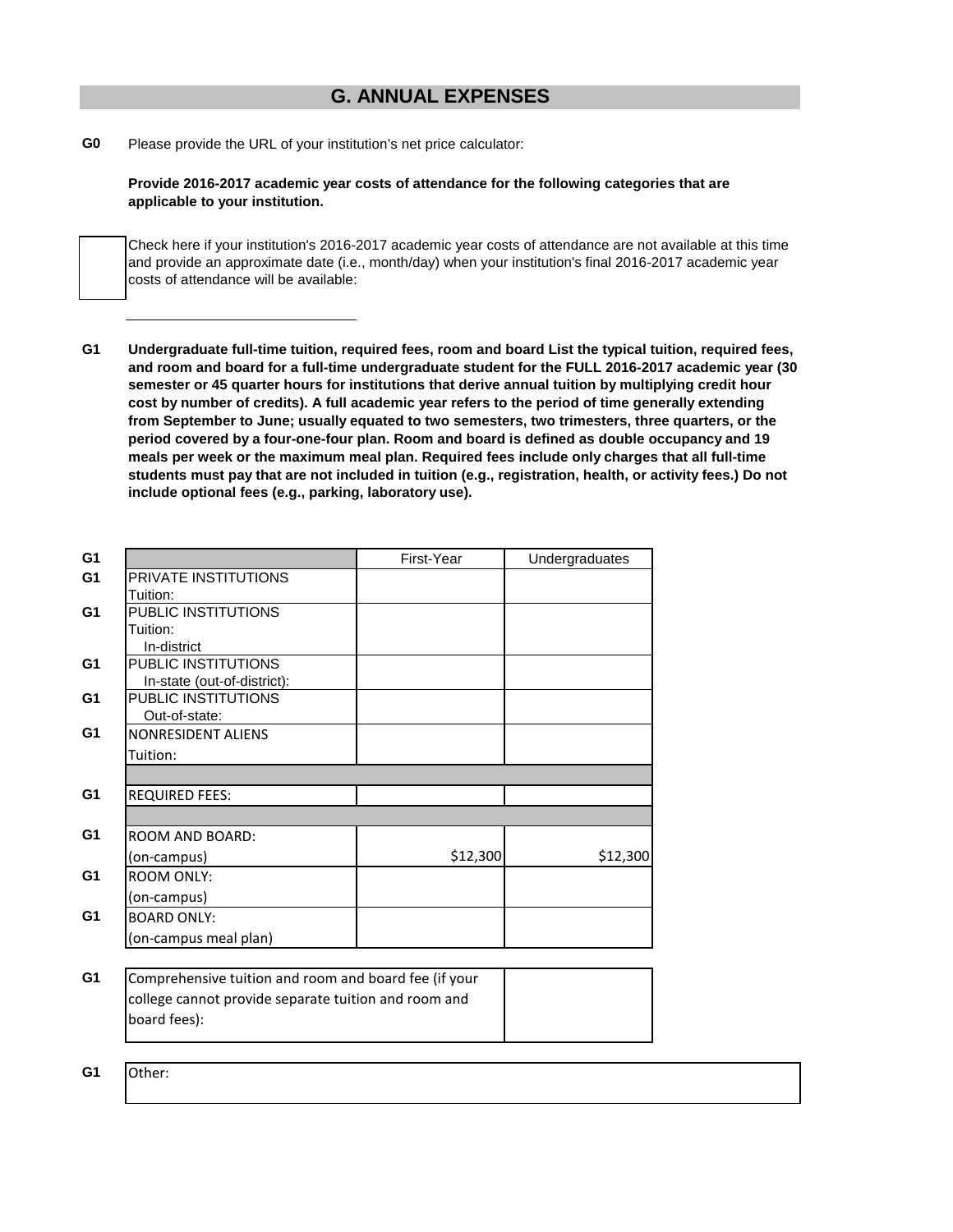| G <sub>2</sub>                                                                                            | Minimum | Maximum |
|-----------------------------------------------------------------------------------------------------------|---------|---------|
| G <sub>2</sub><br>Number of credits per term a student can take for the stated<br>full-time tuition       | 12      | 18      |
| G <sub>3</sub>                                                                                            | Yes     | No      |
| Do tuition and fees vary by year of study (e.g., sophomore,<br>G <sub>3</sub><br>junior, senior)?         |         | X       |
| G4                                                                                                        | Yes     | No.     |
| G4<br>Do tuition and fees vary by undergraduate instructional<br>program?                                 |         | X       |
| G4                                                                                                        | %       |         |
| If yes, what percentage of full-time undergraduates pay<br>more than the tuition and fees reported in G1? |         |         |
| Undergraduate per-credit-hour charges (tuition only)                                                      |         |         |
| <b>PRIVATE INSTITUTIONS:</b>                                                                              |         |         |
| PUBLIC INSTITUTIONS<br>In-district:                                                                       |         |         |
| <b>PUBLIC INSTITUTIONS</b><br>In-state (out-of-district):                                                 |         |         |
| PUBLIC INSTITUTIONS                                                                                       |         |         |
| Out-of-state:<br><b>NONRESIDENT ALIENS:</b>                                                               |         |         |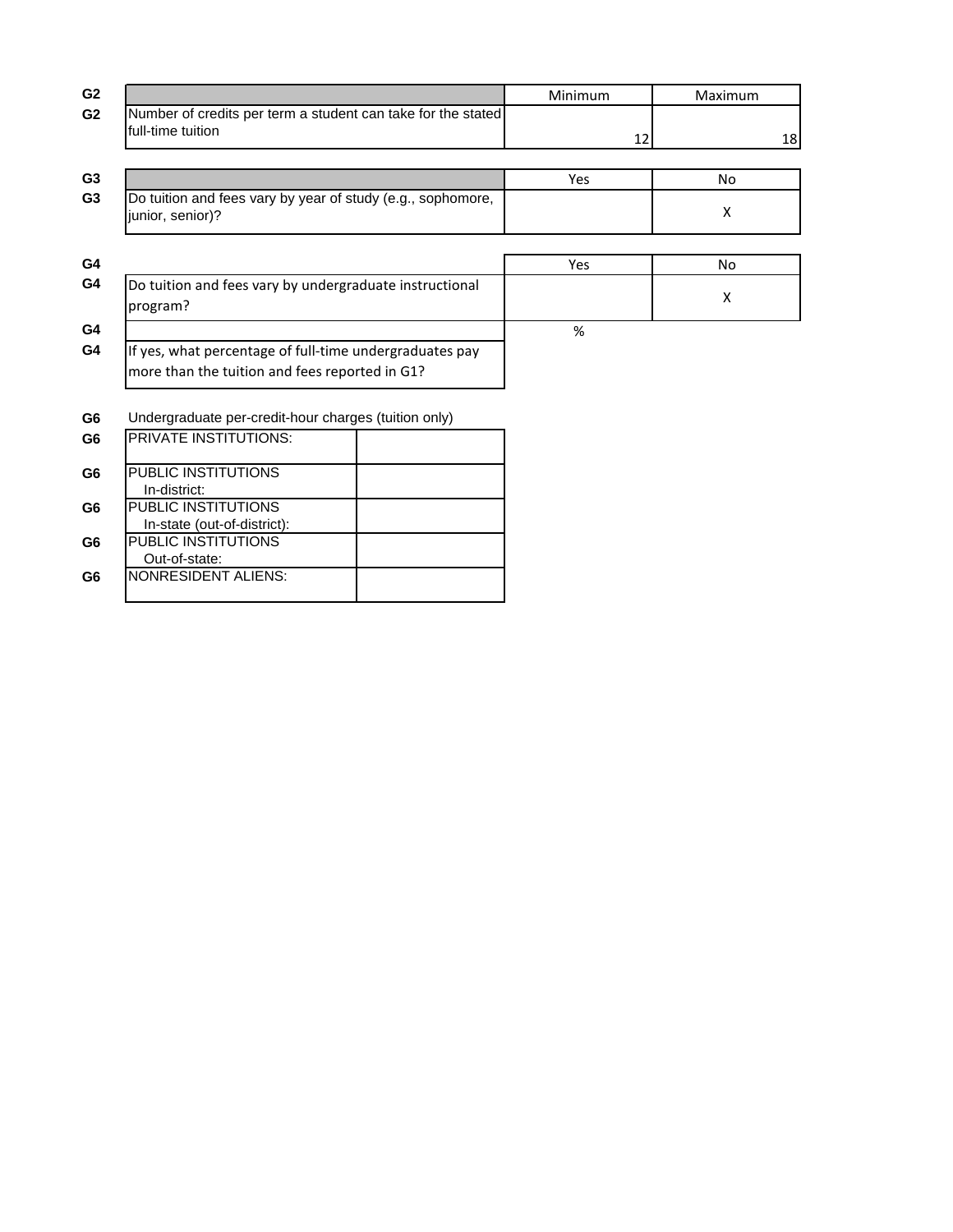# **H. FINANCIAL AID**

# **Aid Awarded to Enrolled Undergraduates**

Enter total dollar amounts awarded to enrolled full-time and less than full-time degree-seeking undergraduates (using the same cohort reported in CDS Question B1, "total degree-seeking" undergraduates) in the following categories. (Note: If the data being reported are final figures for the 2015- 2016 academic year (see the next item below), use the 2015-2016 academic year's CDS Question B1 cohort.) Include aid awarded to international students (i.e., those not qualifying for federal aid). Aid that is non-need-based but that was used to meet need should be reported in the need-based aid columns. (For a suggested order of precedence in assigning categories of aid to cover need, see the entry for "non-needbased scholarship or grant aid" on the last page of the definitions section.)

| <b>H1</b> |                                                                                                 | 2016-2017 | 2015-2016 |
|-----------|-------------------------------------------------------------------------------------------------|-----------|-----------|
|           |                                                                                                 | estimated | final     |
| <b>H1</b> | Indicate the academic year for which data are reported for items H1,<br>IH2, H2A, and H6 below: |           |           |

**H3** Which needs-analysis methodology does your institution use in awarding institutional aid?

| H <sub>3</sub> | Federal methodology (FM)       |  |
|----------------|--------------------------------|--|
| H3             | Institutional methodology (IM) |  |
| H3             | Both FM and IM                 |  |

| H1             |                                                                                                                                                               | Need-based \$<br>(Include non-need-<br>based aid used to<br>meet need.) | Non-need-<br>based \$<br>(Exclude non-need-<br>based aid used to<br>meet need.) |
|----------------|---------------------------------------------------------------------------------------------------------------------------------------------------------------|-------------------------------------------------------------------------|---------------------------------------------------------------------------------|
| H <sub>1</sub> | <b>Scholarships/Grants</b>                                                                                                                                    |                                                                         |                                                                                 |
| H1             | Federal                                                                                                                                                       | \$1,783,178                                                             | \$65,269                                                                        |
| H1             | State (i.e., all states, not only the state in which your institution is<br>located)                                                                          | \$1,160,351                                                             | \$11,774                                                                        |
| H <sub>1</sub> | Institutional: Endowed scholarships, annual gifts and tuition funded                                                                                          |                                                                         |                                                                                 |
|                | grants, awarded by the college, excluding athletic aid and tuition                                                                                            | \$25,934,414                                                            | \$8,241,918                                                                     |
| H1             | Scholarships/grants from external sources (e.g., Kiwanis, National                                                                                            |                                                                         |                                                                                 |
|                | Merit) not awarded by the college                                                                                                                             | \$1,077,231                                                             | \$1,093,337                                                                     |
| H1             | <b>Total Scholarships/Grants</b>                                                                                                                              | \$29,955,174                                                            | \$9,412,298                                                                     |
| H <sub>1</sub> | <b>Self-Help</b>                                                                                                                                              |                                                                         |                                                                                 |
| H <sub>1</sub> | Student loans from all sources (excluding parent loans)                                                                                                       | \$5,584,159                                                             | \$2,823,450                                                                     |
|                | Federal Work-Study                                                                                                                                            | \$441,080                                                               |                                                                                 |
|                | State and other (e.g., institutional) work-study/employment (Note:                                                                                            |                                                                         |                                                                                 |
|                | Excludes Federal Work-Study captured above.)                                                                                                                  | \$0                                                                     | \$0                                                                             |
| H1             | <b>Total Self-Help</b>                                                                                                                                        | \$6,025,239                                                             | \$2,823,450                                                                     |
| H1             | <b>Other</b>                                                                                                                                                  |                                                                         |                                                                                 |
|                | Parent Loans                                                                                                                                                  | \$1,316,596                                                             | \$2,047,785                                                                     |
|                | <b>Tuition Waivers</b><br>Reporting is optional. Report tuition waivers in this row if you choose to<br>report them. Do not report tuition waivers elsewhere. | \$341,944                                                               | \$344,981                                                                       |
| H1             | <b>Athletic Awards</b>                                                                                                                                        | \$0                                                                     | \$0                                                                             |
|                |                                                                                                                                                               |                                                                         |                                                                                 |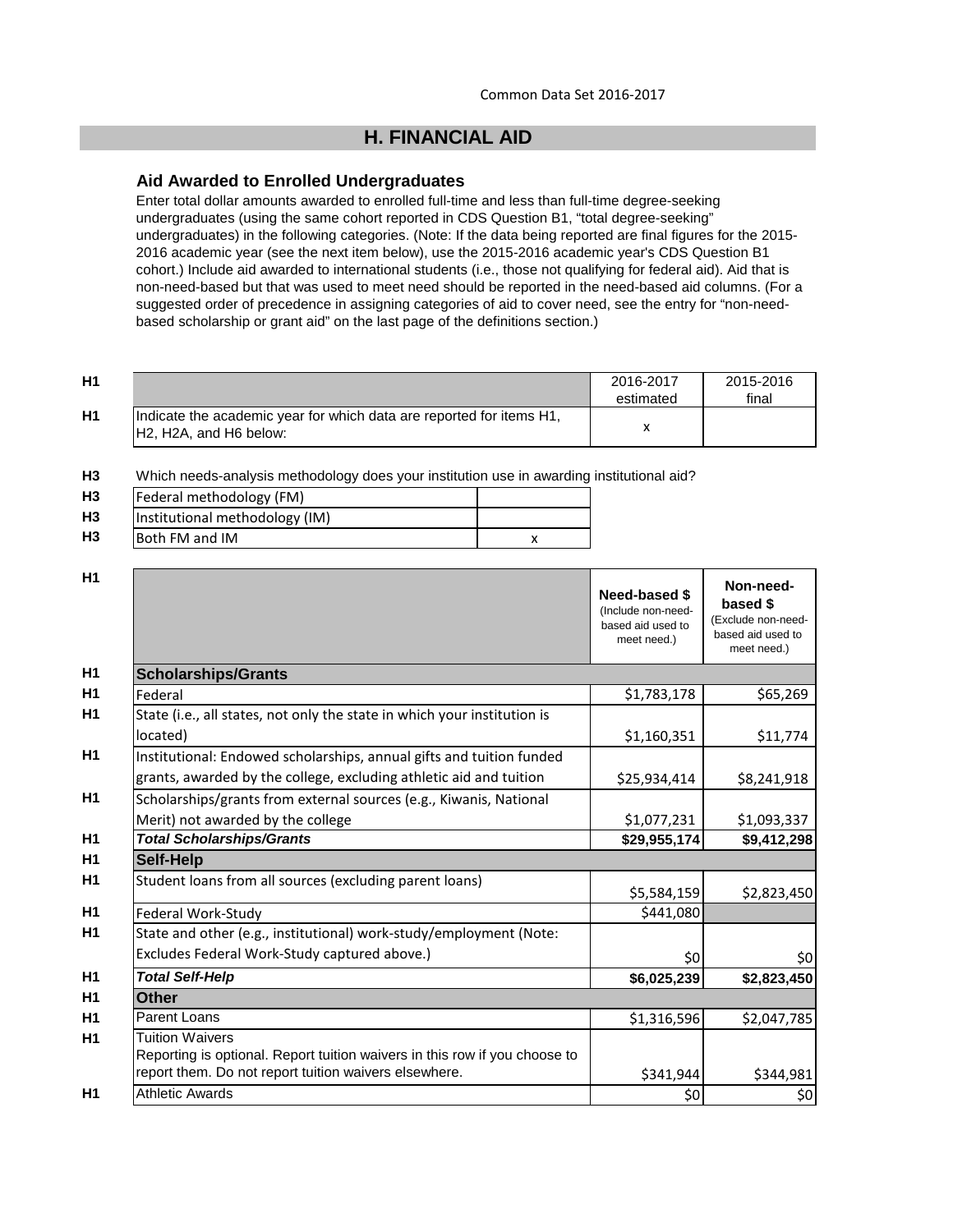**H2 Number of Enrolled Students Awarded Aid:** List the number of degree-seeking full-time and less-thanfull-time undergraduates who applied for and were awarded financial aid from any source. **Aid that is nonneed-based but that was used to meet need should be counted as need-based aid.** Numbers should reflect the cohort awarded the dollars reported in H1. Note: In the chart below, students may be counted in more than one row, and full-time freshmen should also be counted as full-time undergraduates.

| H <sub>2</sub> |     |                                                                                                                                                                                                                                                                                              | <b>First-time</b><br><b>Full-time</b><br><b>Freshmen</b> | <b>Full-time</b><br>Undergraduate<br>(Incl. Fresh.) | <b>Less Than</b><br><b>Full-time</b><br>Undergraduate |
|----------------|-----|----------------------------------------------------------------------------------------------------------------------------------------------------------------------------------------------------------------------------------------------------------------------------------------------|----------------------------------------------------------|-----------------------------------------------------|-------------------------------------------------------|
| H2             |     | a) Number of degree-seeking undergraduate students<br>(CDS Item B1 if reporting on Fall 2016 cohort)                                                                                                                                                                                         | 440                                                      | 1436                                                | 25                                                    |
| H2             |     | b) Number of students in line a who applied for need-<br>based financial aid                                                                                                                                                                                                                 | 381                                                      | 1080                                                | 14                                                    |
| H2             | c). | Number of students in line <b>b</b> who were determined to<br>have financial need                                                                                                                                                                                                            | 329                                                      | 973                                                 | 12                                                    |
| H2             |     | d) Number of students in line c who were awarded any<br>financial aid                                                                                                                                                                                                                        | 329                                                      | 972                                                 | 12                                                    |
| H2             |     | e) Number of students in line <b>d</b> who were awarded any<br>need-based scholarship or grant aid                                                                                                                                                                                           | 329                                                      | 971                                                 | 12                                                    |
| H2             | f)  | Number of students in line d who were awarded any<br>need-based self-help aid                                                                                                                                                                                                                | 270                                                      | 810                                                 | 9                                                     |
| Н2             |     | g) Number of students in line d who were awarded any<br>non-need-based scholarship or grant aid                                                                                                                                                                                              | 62                                                       | 149                                                 | $\mathbf 0$                                           |
| H2             |     | h) Number of students in line <b>d</b> whose need was fully met<br>(exclude PLUS loans, unsubsidized loans, and private<br>alternative loans)                                                                                                                                                | 83                                                       | 219                                                 | 0                                                     |
| H <sub>2</sub> | i)  | On average, the percentage of need that was met of<br>students who were awarded any need-based aid.<br>Exclude any aid that was awarded in excess of need as<br>well as any resources that were awarded to replace<br>EFC (PLUS loans, unsubsidized loans, and private<br>alternative loans) | 84.1%                                                    | 80.6%                                               | 47.5%                                                 |
| H <sub>2</sub> | i)  | The average financial aid package of those in line d.<br>Exclude any resources that were awarded to replace<br>EFC (PLUS loans, unsubsidized loans, and private<br>alternative loans)                                                                                                        | \$<br>36,465                                             | \$34,502                                            | \$13,408                                              |
| H2             | k)  | Average need-based scholarship and grant award of<br>those in line e                                                                                                                                                                                                                         | \$33,643                                                 | \$30,811                                            | \$9,896                                               |
| H2             | I). | Average need-based self-help award (excluding PLUS<br>loans, unsubsidized loans, and private alternative<br>loans) of those in line f                                                                                                                                                        | \$3,438                                                  | \$4,469                                             | \$5,017                                               |
| H <sub>2</sub> |     | m) Average need-based loan (excluding PLUS loans,<br>unsubsidized loans, and private alternative loans) of<br>those in line f who were awarded a need-based loan                                                                                                                             | \$2,794                                                  | \$3,924                                             | \$4,931                                               |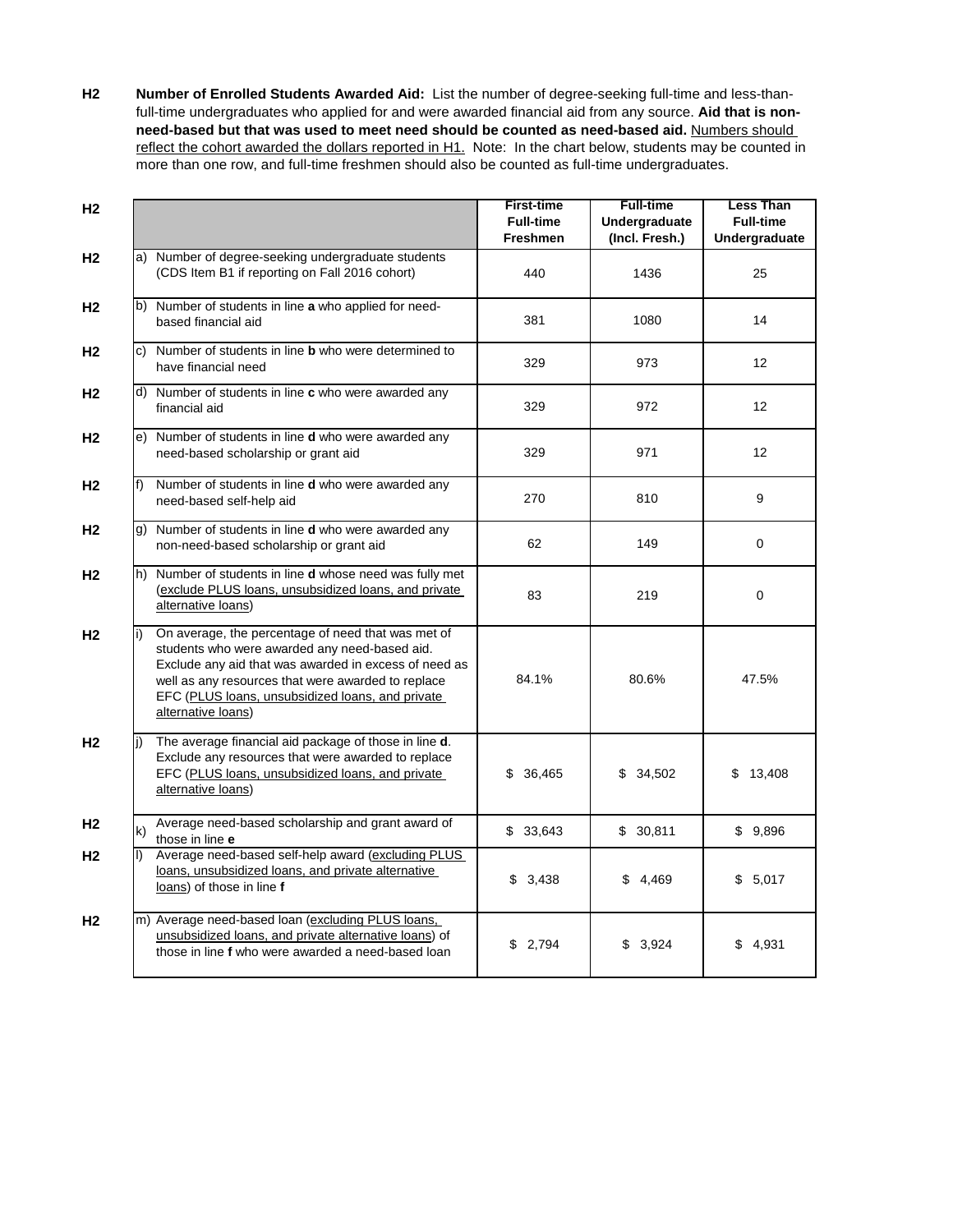**H2A Number of Enrolled Students Awarded Non-need-based Scholarships and Grants**: List the number of degree-seeking full-time and less-than-full-time undergraduates who had no financial need and who were awarded institutional non-need-based scholarship or grant aid. Numbers should reflect the cohort awarded the dollars reported in H1. Note: In the chart below, students may be counted in more than one row, and full-time freshmen should also be counted as full-time undergraduates.

| H2A |    |                                                                                                                                                                                                                  | <b>First-time</b><br><b>Full-time</b><br><b>Freshmen</b> | <b>Full-time</b><br><b>Undergrad</b><br>(Incl. Fresh.) | Less Than<br><b>Full-time</b><br>Undergrad |
|-----|----|------------------------------------------------------------------------------------------------------------------------------------------------------------------------------------------------------------------|----------------------------------------------------------|--------------------------------------------------------|--------------------------------------------|
| H2A | n) | Number of students in line a who had no financial need<br>and who were awarded institutional non-need-based<br>scholarship or grant aid (exclude those who were<br>awarded athletic awards and tuition benefits) | 110                                                      | 427                                                    | 5                                          |
| H2A | O) | Average dollar amount of institutional non-need-based<br>scholarship and grant aid awarded to students in line n                                                                                                 | 17,258<br>\$.                                            | 17,200<br>\$.                                          | \$<br>5,833                                |
| H2A | D) | Number of students in line a who were awarded an<br>institutional non-need-based athletic scholarship or<br>grant                                                                                                | 0                                                        | $\Omega$                                               | $\Omega$                                   |
| H2A | q) | Average dollar amount of institutional non-need-based<br>athletic scholarships and grants awarded to students in<br>line <b>p</b>                                                                                | \$0                                                      | \$0                                                    | \$0                                        |

H3 Incorporated into H1 above.

**Note:** These are the graduates and loan types to include and exclude in order to fill out CDS H4 and H5.

Include: \* 2016 undergraduate class: all students who started at your institution as first- time students and received a bachelor's degree between July 1, 2015 and June 30, 2016. \* only loans made to students who borrowed while enrolled at your institution.

\* co-signed loans.

Exclude: \* students who transferred in.

- \* money borrowed at other institutions.
- \* parent loans

\* students who did not graduate or who graduated with another degree or certificate (but no bachelor's de

| Provide the number of students in the 2016 undergraduate class who started at your       |     |
|------------------------------------------------------------------------------------------|-----|
| institution as first-time students and received a bachelor's degree between July 1, 2015 |     |
| and June 30, 2016. Exclude students who transferred into your institution                |     |
|                                                                                          | 226 |

**H4**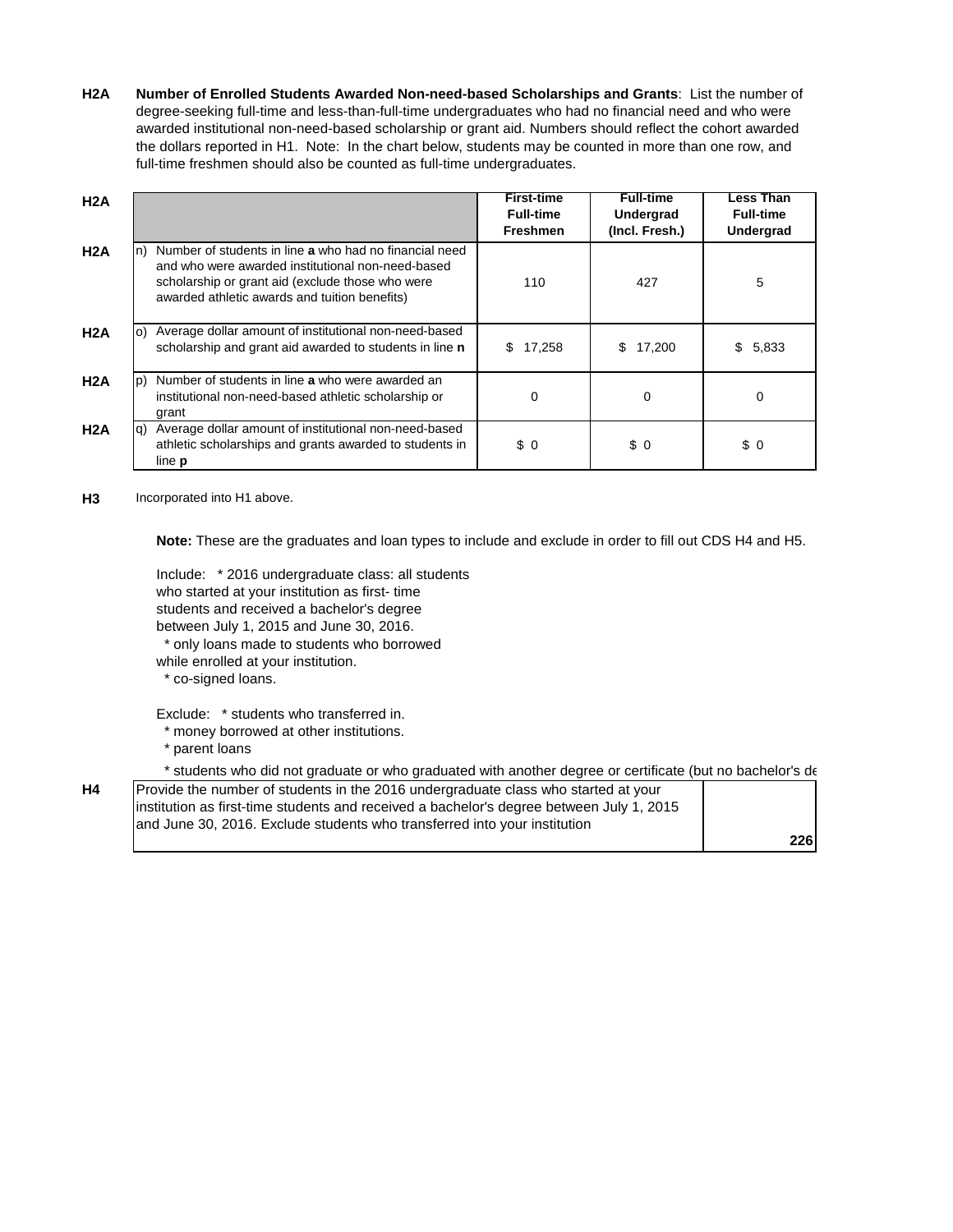Number and percent of students in class (defined in H4 above) borrowing from federal, non-federal, and any loan sources, and the average (or mean) amount borrowed. NOTE: The "Average per-undergraduate-borrower cumulative principal borrowed," is designed to provide better information about student borrowing from federal and nonfederal (institutional, state, commercial) sources. The numbers, percentages, and averages for each row should be based only on the loan source specified for the particular row. For example, the federal loans average (row b) should only be the cumulative average of federal loans and the private loans average (row e) should only be the cumulative average of private loans.

| <b>Source/Type of Loan</b>                                                                                                                                                                                                                                | Number in the<br>class (defined in<br>H <sub>4</sub> above) who<br>borrowed from<br>the types of loans<br>specified in the<br>first column | Percent of the<br>class (defined<br>above) who<br>borrowed from<br>the types of<br>loans specified in<br>the first column<br>$(nearest 1\%)$ | Average per-<br>undergraduate-<br><b>borrower</b><br>cumulative<br>principal<br>borrowed from<br>the types of loans<br>specified in the<br>first column |
|-----------------------------------------------------------------------------------------------------------------------------------------------------------------------------------------------------------------------------------------------------------|--------------------------------------------------------------------------------------------------------------------------------------------|----------------------------------------------------------------------------------------------------------------------------------------------|---------------------------------------------------------------------------------------------------------------------------------------------------------|
| a) Any Ioan program: Federal Perkins, Federal Stafford<br>Subsidized and Unsubsidized, institutional, state,<br>private loans that your institution is aware of, etc.<br>Include both Federal Direct Student Loans and Federal<br>Family Education Loans. | 141                                                                                                                                        | 62.39%                                                                                                                                       | \$33,446                                                                                                                                                |
| b) Federal loan programs: Federal Perkins, Federal<br>Stafford Subsidized and Unsubsidized. Include both<br>Federal Direct Student Loans and Federal Family<br><b>Education Loans.</b>                                                                    | 141                                                                                                                                        | 62.39%                                                                                                                                       | \$25,330                                                                                                                                                |
| c) Institutional loan programs.                                                                                                                                                                                                                           | 8                                                                                                                                          | 3.54%                                                                                                                                        | \$1,695                                                                                                                                                 |
| d) State Ioan programs.                                                                                                                                                                                                                                   | 0                                                                                                                                          | 0.00%                                                                                                                                        | \$0                                                                                                                                                     |
| e) Private student loans made by a bank or lender.                                                                                                                                                                                                        | 26                                                                                                                                         | 11.50%                                                                                                                                       | \$43,494                                                                                                                                                |

# **Aid to Undergraduate Degree-seeking Nonresident Aliens** (Note: Report numbers and

| H <sub>6</sub> | Indicate your institution's policy regarding institutional scholarship and grant aid for undergraduate degree-<br>seeking nonresident aliens:                                 |    |             |  |  |  |
|----------------|-------------------------------------------------------------------------------------------------------------------------------------------------------------------------------|----|-------------|--|--|--|
| H <sub>6</sub> | Institutional need-based scholarship or grant aid is available                                                                                                                | x  |             |  |  |  |
| H <sub>6</sub> | Institutional non-need-based scholarship or grant aid is available                                                                                                            | x  |             |  |  |  |
| H6             | Institutional scholarship or grant aid is not available                                                                                                                       |    |             |  |  |  |
| H6             | If institutional financial aid is available for undergraduate degree-seeking nonresident<br>aliens, provide the number of undergraduate degree-seeking nonresident aliens who |    |             |  |  |  |
|                | were awarded need-based or non-need-based aid:                                                                                                                                | 38 |             |  |  |  |
| <b>H6</b>      | Average dollar amount of institutional financial aid awarded to undergraduate degree-<br>seeking nonresident aliens:                                                          |    | \$32,423    |  |  |  |
| H <sub>6</sub> | Total dollar amount of institutional financial aid awarded to undergraduate degree-<br>seeking nonresident aliens:                                                            |    |             |  |  |  |
| <b>H7</b>      | Check off all financial aid forms nonresident alien first-year financial aid applicants must submit:                                                                          |    | \$1,232,073 |  |  |  |
| <b>H7</b>      | Institution's own financial aid form                                                                                                                                          | X  |             |  |  |  |
| <b>H7</b>      | CSS/Financial Aid PROFILE                                                                                                                                                     |    |             |  |  |  |
| <b>H7</b>      | International Student's Financial Aid Application                                                                                                                             |    |             |  |  |  |
| <b>H7</b>      | International Student's Certification of Finances                                                                                                                             | x  |             |  |  |  |
| <b>H7</b>      | Other (specify):                                                                                                                                                              |    |             |  |  |  |

**H5**

**H5**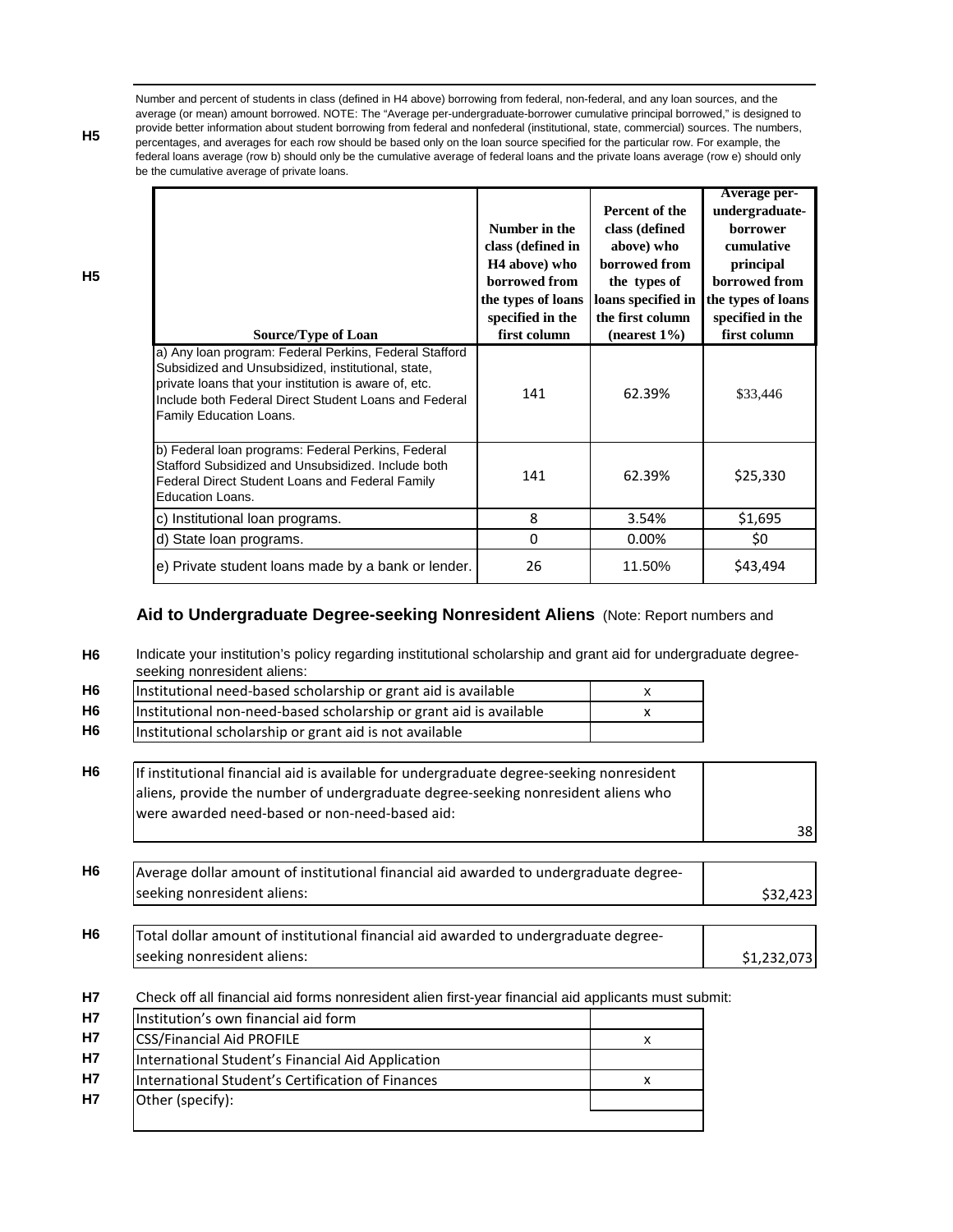# **Process for First-Year/Freshman Students**

| H8             | Check off all financial aid forms domestic first-year (freshman) financial aid applicants must |   |  |  |  |
|----------------|------------------------------------------------------------------------------------------------|---|--|--|--|
| H8             | <b>FAFSA</b>                                                                                   | x |  |  |  |
| H8             | Institution's own financial aid form                                                           |   |  |  |  |
| H8             | <b>CSS/Financial Aid PROFILE</b>                                                               | x |  |  |  |
| H8             | State aid form                                                                                 |   |  |  |  |
| H8             | Noncustodial PROFILE                                                                           | x |  |  |  |
| H8             | <b>Business/Farm Supplement</b>                                                                |   |  |  |  |
| H <sub>8</sub> | Other (specify):                                                                               |   |  |  |  |
|                |                                                                                                |   |  |  |  |

Check off all financial aid forms domestic first-year (freshman) financial aid applicants must submit:

#### **H9** Indicate filing dates for first-year (freshman) students:

| H <sub>9</sub> | Priority date for filing required financial aid forms:             |  |
|----------------|--------------------------------------------------------------------|--|
| H <sub>9</sub> | Deadline for filing required financial aid forms:                  |  |
| H9             | No deadline for filing required forms (applications processed on a |  |
|                | rolling basis):                                                    |  |

**H10** Indicate notification dates for first-year (freshman) students (answer a or b):

| H <sub>10</sub> | a) Students notified on or about (date): |     |    |
|-----------------|------------------------------------------|-----|----|
| H <sub>10</sub> |                                          | Yes | No |
| H <sub>10</sub> | b) Students notified on a rolling basis: |     |    |
| H <sub>10</sub> | If yes, starting date:                   |     |    |

**H11** Indicate reply dates:

Other (specify):

| H <sub>11</sub> | Students must reply by (date): |  |
|-----------------|--------------------------------|--|
| H <sub>11</sub> | lor within                     |  |

# **Types of Aid Available**

Please check off all types of aid available to undergraduates at your institution:

**H12** Loans

**H12**

| Direct Subsidized Stafford Loans   | x |
|------------------------------------|---|
|                                    |   |
| Direct Unsubsidized Stafford Loans | x |
| <b>Direct PLUS Loans</b>           | x |
|                                    |   |
| <b>Federal Perkins Loans</b>       |   |
| <b>Federal Nursing Loans</b>       |   |
| <b>State Loans</b>                 | x |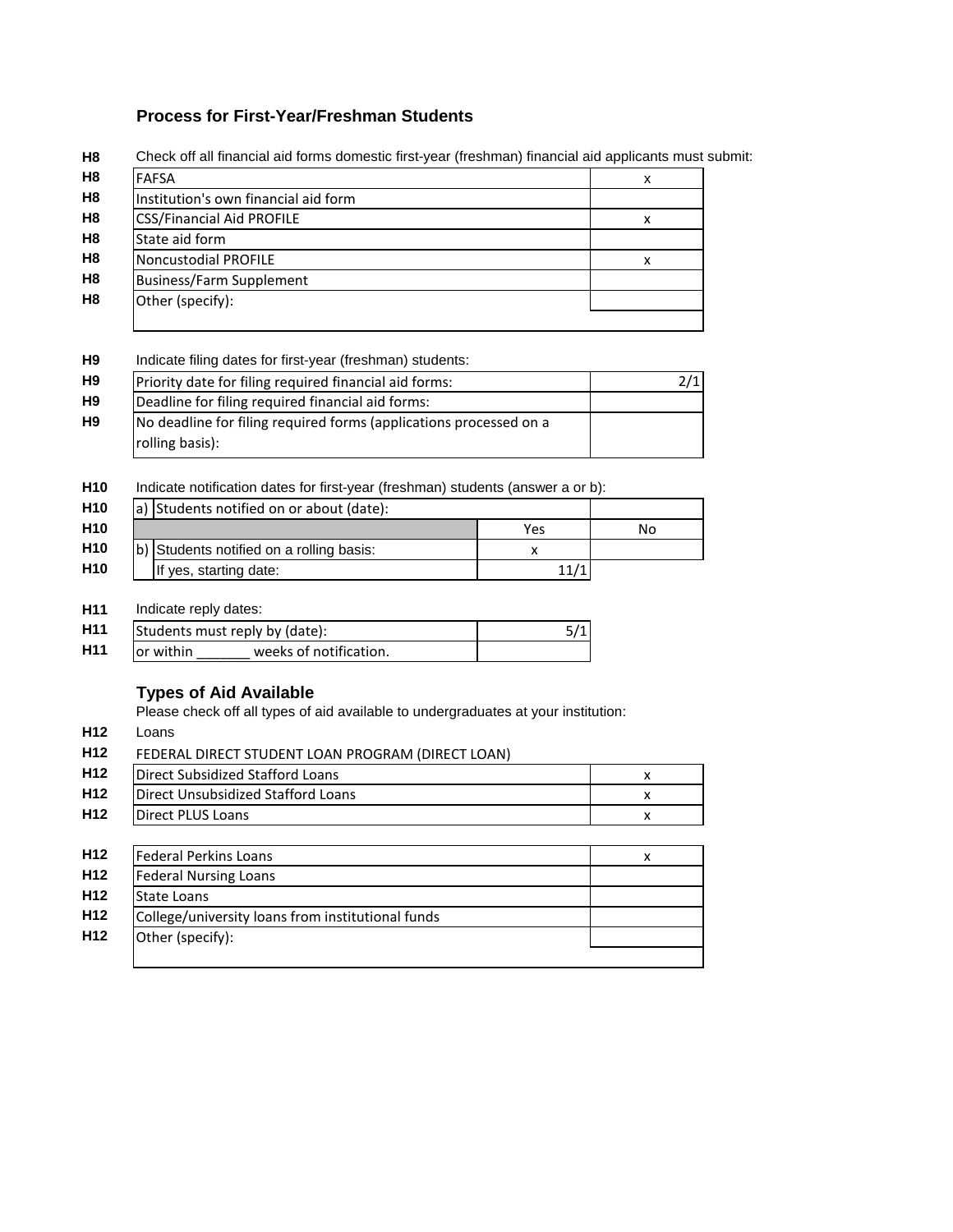**H13** Scholarships and Grants

| NEED-BASED:                                                          |   |
|----------------------------------------------------------------------|---|
| <b>Federal Pell</b>                                                  | X |
| SEOG                                                                 | X |
| State scholarships/grants                                            | x |
| Private scholarships                                                 | x |
| College/university scholarship or grant aid from institutional funds | X |
| United Negro College Fund                                            |   |
| <b>Federal Nursing Scholarship</b>                                   |   |
| Other (specify):                                                     |   |

**H14** Check off criteria used in awarding institutional aid. Check all that apply.

|                          | Non-Need Based | Need-Based |
|--------------------------|----------------|------------|
| Academics                | x              |            |
| Alumni affiliation       |                |            |
| Art                      | x              |            |
| Athletics                |                |            |
| Job skills               |                |            |
| <b>ROTC</b>              |                |            |
| Leadership               | x              |            |
| Minority status          |                |            |
| Music/drama              | x              |            |
| Religious affiliation    |                |            |
| State/district residency |                |            |

**H15**

If your institution has recently implemented any major financial aid policy, program, or initiative to make your institution more affordable to incoming students such as replacing loans with grants, or waiving costs for families below a certain income level please provide details below: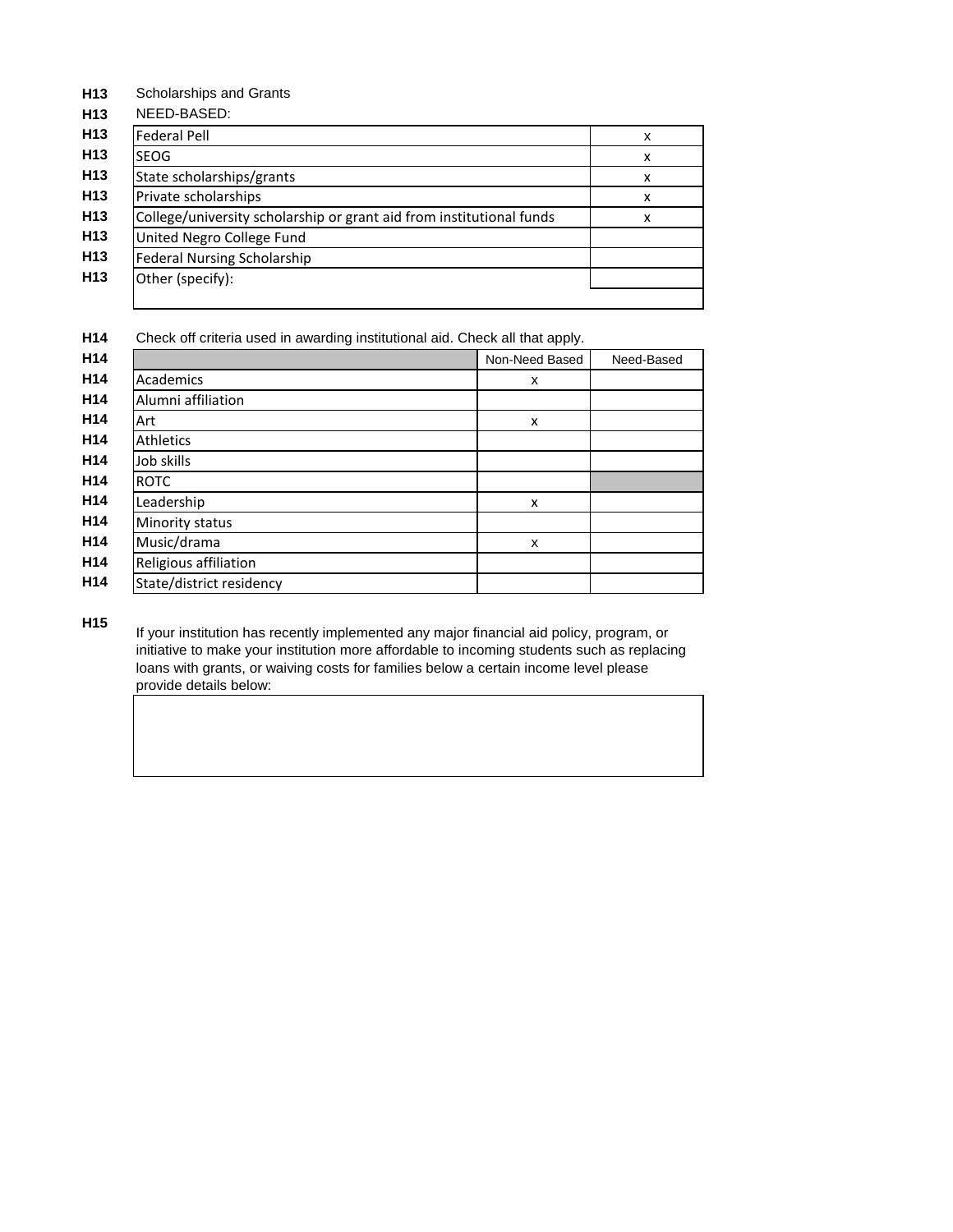#### **I. INSTRUCTIONAL FACULTY AND CLASS SIZE**

**Please report the number of instructional faculty members in each category for Fall 2016. Include faculty who are on your institution's payroll on the census date your institution uses for IPEDS/AAUP.**

**I1**

The following definition of full-time instructional faculty is used by the American Association of University Professors (AAUP) in its annual Faculty Compensation Survey (the part time definitions are not used by AAUP). Instructional Faculty is defined as those members of the instructional-research staff whose major regular assignment is instruction, including those with released time for research. Use the chart below to determine inclusions and exclusions:

|                                                                                                                                                                                                                                          | Full-time | Part-time                                                                       |
|------------------------------------------------------------------------------------------------------------------------------------------------------------------------------------------------------------------------------------------|-----------|---------------------------------------------------------------------------------|
| (a) instructional faculty in preclinical and clinical medicine, faculty who are not paid (e.g.,<br>those who donate their services or are in the military), or research-only faculty, post-<br>doctoral fellows, or pre-doctoral fellows | Exclude   | Include only if<br>they teach one<br>or more non-<br>clinical credit<br>courses |
| (b) administrative officers with titles such as dean of students, librarian, registrar, coach,<br>and the like, even though they may devote part of their time to classroom instruction and<br>may have faculty status                   | Exclude   | Include if they<br>teach one or<br>more non-<br>clinical credit<br>courses      |
| (c) other administrators/staff who teach one or more non-clinical credit courses even though Exclude<br>they do not have faculty status                                                                                                  |           | Include                                                                         |
| (d) undergraduate or graduate students who assist in the instruction of courses, but have<br>titles such as teaching assistant, teaching fellow, and the like                                                                            | Exclude   | Exclude                                                                         |
| (e) faculty on sabbatical or leave with pay                                                                                                                                                                                              | Include   | Exclude                                                                         |
| (f) faculty on leave without pay                                                                                                                                                                                                         | Exclude   | Exclude                                                                         |
| (g) replacement faculty for faculty on sabbatical leave or leave with pay                                                                                                                                                                | Exclude   | Include                                                                         |

*Full-time instructional faculty:* faculty employed on a full-time basis for instruction (including those with released time for research)

*Part-time instructional faculty:* Adjuncts and other instructors being paid solely for part-time classroom instruction. Also includes full-time faculty teaching less than two semesters, three quarters, two trimesters, or two four-month sessions. Employees who are not considered full-time instructional faculty but who teach one or more non-clinical credit courses may be counted as part-time faculty.

*Minority faculty: includes faculty who designate themselves as Black, non-Hispanic; American Indian or Alaska Native; Asian, Native Hawaiian or other Pacific Islander, or Hispanic.* 

*Doctorate: includes such degrees as Doctor of Philosophy, Doctor of Education, Doctor of Juridical Science, and Doctor of Public Health in any field such as arts, sciences, education, engineering, business, and public administration. Also*  includes terminal degrees formerly designated as "first professional," including dentistry (DDS or DMD), medicine (MD), *optometry (OD), osteopathic medicine (DO), pharmacy (DPharm or BPharm), podiatric medicine (DPM), veterinary medicine (DVM), chiropractic (DC or DCM), or law (JD).*

*Terminal degree:* the highest degree in a field: example, M. Arch (architecture) and MFA (master of fine arts).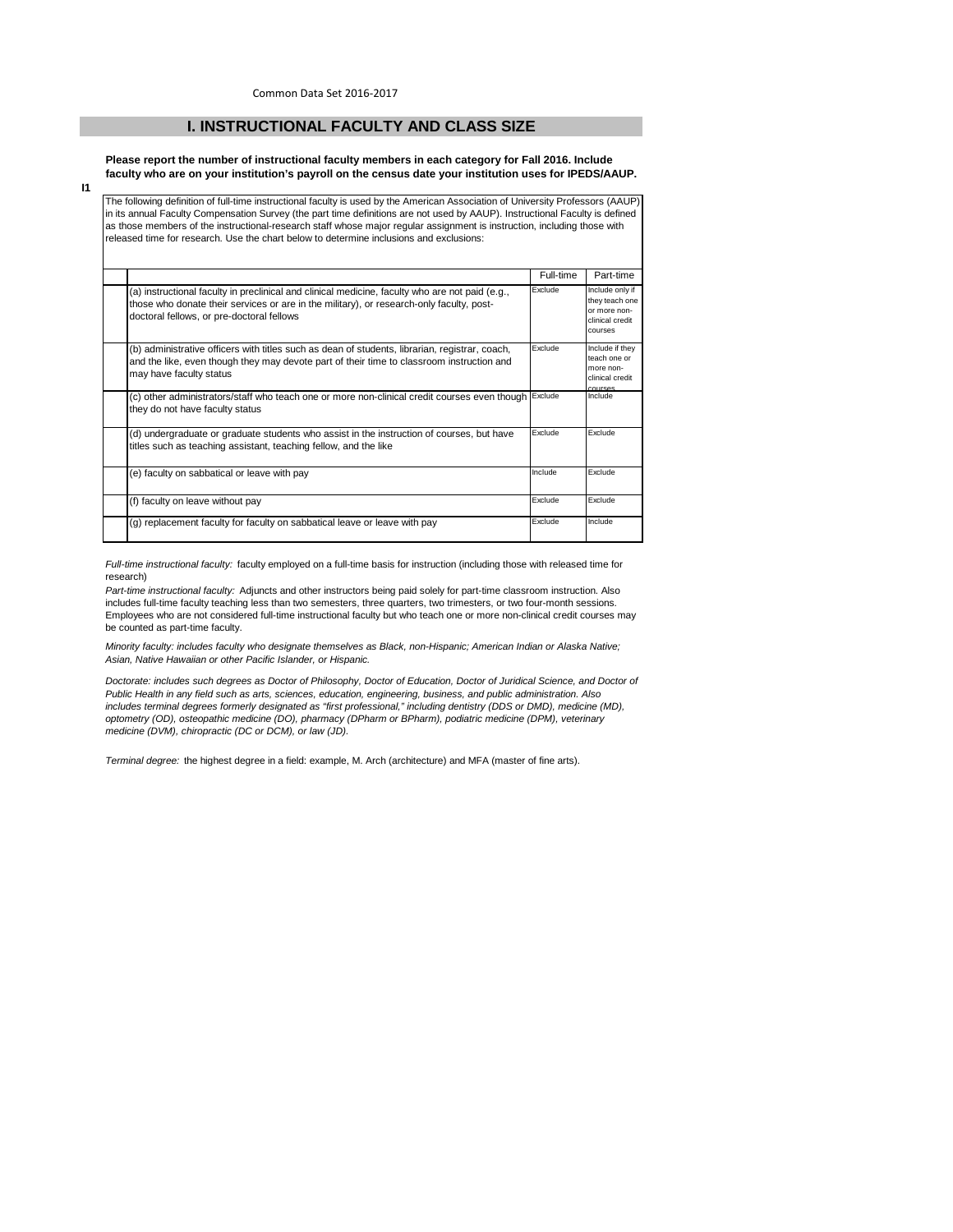| 11           |    |                                                                    | Full-Time | Part-Time | Total |
|--------------|----|--------------------------------------------------------------------|-----------|-----------|-------|
| 11           | a) | Total number of instructional faculty                              | 129       | 46        | 175   |
| 11           |    | Total number who are members of minority groups                    | 18        | 10        | 28    |
| 11           |    | Total number who are women                                         | 79        | 26        | 105   |
| 11           | d) | Total number who are men                                           | 50        | 20        | 70    |
| 11           | e. | Total number who are nonresident aliens (international)            |           |           |       |
| $\mathsf{I}$ |    | Total number with doctorate, or other terminal degree              | 118       | 21        | 139   |
|              | g) | Total number whose highest degree is a master's but not a terminal |           |           |       |
| $\mathbf{I}$ |    | master's                                                           | 9         | 17        | 26    |
| $\mathsf{I}$ | h) | Total number whose highest degree is a bachelor's                  |           |           |       |
|              |    | Total number whose highest degree is unknown or other (Note:       |           |           |       |
| $\mathsf{I}$ |    | Items f, g, h, and i must sum up to item a.)                       |           |           |       |
|              |    | Total number in stand-alone graduate/ professional programs in     |           |           |       |
| 11           |    | which faculty teach virtually only graduate-level students         |           | $\Omega$  |       |

#### **I2 Student to Faculty Ratio**

Report the Fall 2016 ratio of full-time equivalent students (full-time plus 1/3 part time) to full-time equivalent instructional faculty (full time plus 1/3 part time). In the ratio calculations, exclude both faculty and students in stand-alone graduate or professional programs such as medicine, law, veterinary, dentistry, social work, business, or public health in which faculty teach virtually only graduate-level students. Do not count undergraduate or graduate student teaching assistants as faculty.

| 12 | Fall 2016 Student to Faculty ratio | ' 0 to | (based on I | 1454 students |
|----|------------------------------------|--------|-------------|---------------|
|    |                                    |        | and         | 144 faculty). |

#### **I3 Undergraduate Class Size**

In the table below, please use the following definitions to report information about the size of classes and class sections offered in the Fall 2016 term.

*Class Sections:* A class section is an organized course offered for credit, identified by discipline and number, meeting at a stated time or times in a classroom or similar setting, and not a subsection such as a laboratory or discussion session. Undergraduate class sections are defined as any sections in which at least one degree-seeking undergraduate student is enrolled for credit. Exclude distance learning classes and noncredit classes and individual instruction such as dissertation or thesis research, music instruction, or oneto-one readings. Exclude students in independent study, co-operative programs, internships, foreign language taped tutor sessions, practicums, and all students in one-on-one classes. Each class section should be counted only once and should not be duplicated because of course catalog cross-listings.

*Class Subsections:* A class subsection includes any subsection of a course, such as laboratory, recitation, and discussion subsections that are supplementary in nature and are scheduled to meet separately from the lecture portion of the course. Undergraduate subsections are defined as any subsections of courses in which degree-seeking undergraduate students enrolled for credit. As above, exclude noncredit classes and individual instruction such as dissertation or thesis research, music instruction, or one-to-one readings. Each class subsection should be counted only once and should not be duplicated because of cross-listings.

Using the above definitions, please report for each of the following class-size intervals the number of class sections and class subsections offered in Fall 2016. For example, a lecture class with 800 students who met at another time in 40 separate labs with 20 students should be counted once in the "100+" column in the class section column and 40 times under the "20-29" column of the class subsections table.

| 13            | Undergraduate Class Size (provide numbers) |         |       |           |       |       |       |        |       |
|---------------|--------------------------------------------|---------|-------|-----------|-------|-------|-------|--------|-------|
| 13            | <b>CLASS</b>                               | $2 - 9$ | 10-19 | $20 - 29$ | 30-39 | 40-49 | 50-99 | $100+$ | Total |
| $\mathbf{13}$ | <b>SECTIONS</b>                            | 45      | 181   | 84        | 12    | 4     |       |        | 329   |
|               |                                            |         |       |           |       |       |       |        |       |
| 13            | <b>CLASS SUB-</b>                          | $2 - 9$ | 10-19 | $20 - 29$ | 30-39 | 40-49 | 50-99 | $100+$ | Total |
| 13            | <b>SECTIONS</b>                            |         |       |           |       |       |       |        |       |

#### **I3**

**Number of Class Sections with Undergraduates Enrolled**